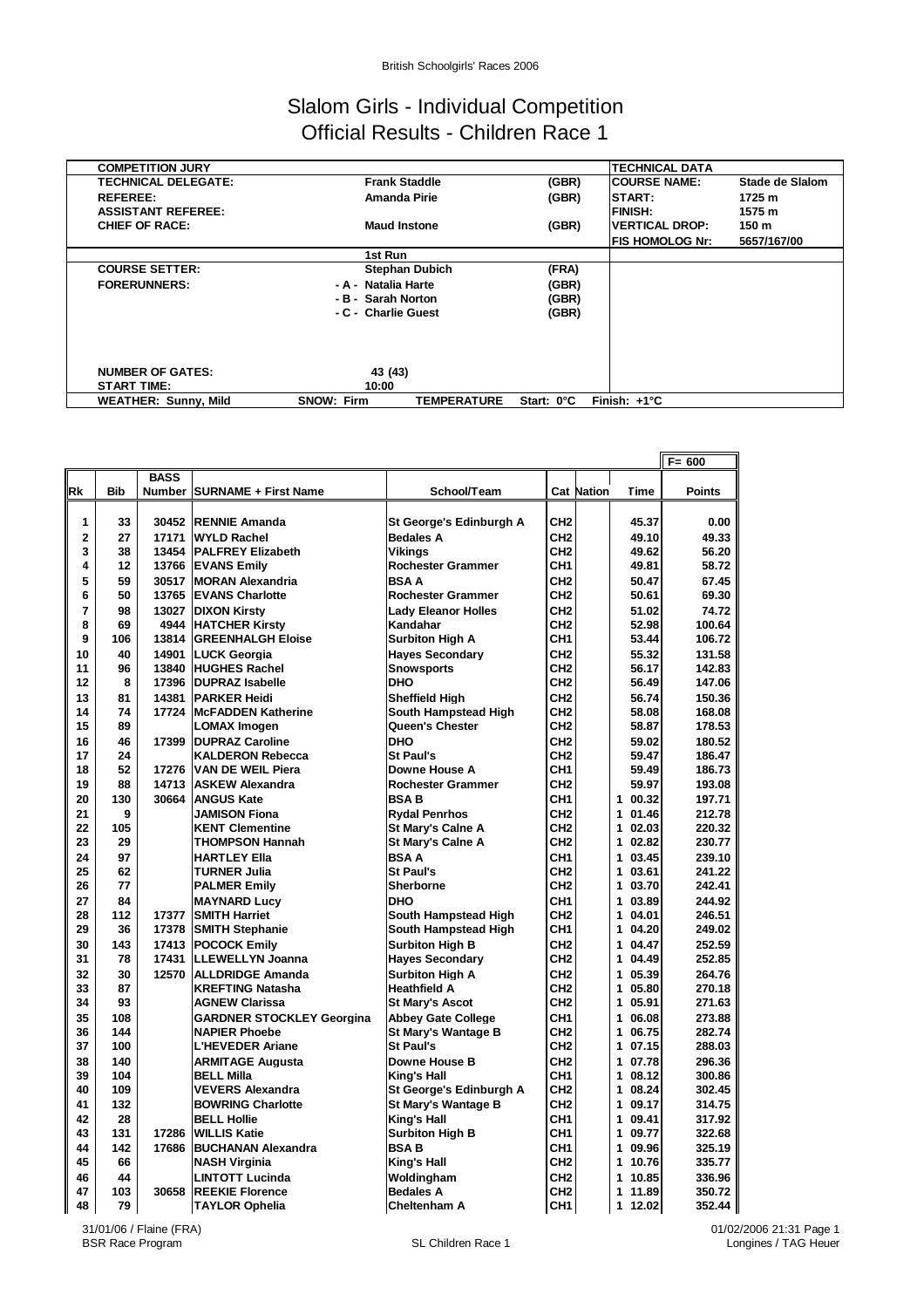|           |            |                               |                             |                          |                 |                   |                      | $F = 600$     |
|-----------|------------|-------------------------------|-----------------------------|--------------------------|-----------------|-------------------|----------------------|---------------|
|           |            | <b>BASS</b>                   |                             |                          |                 |                   |                      |               |
| <b>Rk</b> | <b>Bib</b> |                               | Number SURNAME + First Name | School/Team              |                 | <b>Cat Nation</b> | Time                 | <b>Points</b> |
|           |            |                               |                             |                          |                 |                   |                      |               |
| 49        | 127        |                               | <b>PORTER Sophie</b>        | <b>St Mary's Calne B</b> | CH <sub>2</sub> |                   | 1 12.30              | 356.14        |
| 50        | 119        |                               | 13775 MURPHY Emily          | <b>Surbiton High B</b>   | CH <sub>1</sub> |                   | 12.68<br>$\mathbf 1$ | 361.16        |
| 51        | 47         |                               | <b>ELLIOT Sophie</b>        | <b>Rydal Penrhos</b>     | CH <sub>1</sub> |                   | 14.06<br>$\mathbf 1$ | 379.41        |
| 52        | 90         |                               | <b>WALLACE Lucy</b>         | Downe House A            | CH <sub>2</sub> |                   | 1 14.79              | 389.07        |
| 53        | 133        |                               | <b>WALKER Rebecca</b>       | <b>Cheltenham B</b>      | CH <sub>2</sub> |                   | 15.81<br>1           | 402.56        |
| 54        | 148        |                               | <b>WETHERILL Daisy</b>      | <b>Bedales B</b>         | CH <sub>2</sub> |                   | 16.54<br>1           | 412.21        |
| 55        | 58         |                               | <b>CLAUSON Alexandra</b>    | <b>Snowsports</b>        | CH <sub>2</sub> |                   | 1 20.96              | 470.66        |
| 56        | 114        |                               | <b>TAYLOR Jasmin</b>        | Vikinas                  | CH <sub>1</sub> |                   | 25.81<br>1           | 534.80        |
| 57        | 82         |                               | <b>MORTON Lauren</b>        | Woldingham               | CH <sub>2</sub> |                   | 1 29.26              | 580.43        |
|           |            |                               |                             |                          |                 |                   |                      |               |
|           |            |                               |                             |                          |                 |                   |                      |               |
|           |            | DID NOT START 1ST RUN         |                             |                          |                 |                   |                      |               |
|           | 147        |                               | <b>COATES Beatrix</b>       | <b>Millfield B</b>       | CH <sub>2</sub> |                   |                      |               |
|           |            |                               |                             |                          |                 |                   |                      |               |
|           |            | <b>DID NOT FINISH 1ST RUN</b> |                             |                          |                 |                   |                      |               |
|           | 16         |                               | <b>DONZEL Myrtille</b>      | <b>CdS Flaine</b>        | CH <sub>1</sub> |                   |                      |               |
|           | 21         |                               | 14351 JESSE Charlotte       | <b>BSAA</b>              | CH <sub>1</sub> |                   |                      |               |
|           | 45         |                               | 13711 ESPINOSA Stephanie    | Xscape                   | CH <sub>1</sub> |                   |                      |               |
|           | 92         |                               | <b>FOURNIER BIDOZ Flora</b> | <b>CdS Flaine</b>        | CH <sub>1</sub> |                   |                      |               |
|           | 138        |                               | <b>BROOKS Lilv</b>          | <b>Heathfield B</b>      | CH <sub>2</sub> |                   |                      |               |
|           |            |                               |                             |                          |                 |                   |                      |               |
|           |            | <b>DISQUALIFIED 1ST RUN</b>   |                             |                          |                 |                   |                      |               |
|           | 54         |                               | <b>MIRADOLI Romane</b>      | <b>CdS Flaine</b>        | CH <sub>1</sub> |                   |                      |               |
|           |            |                               |                             |                          |                 |                   |                      |               |

**The Technical Delegate Frank Staddle**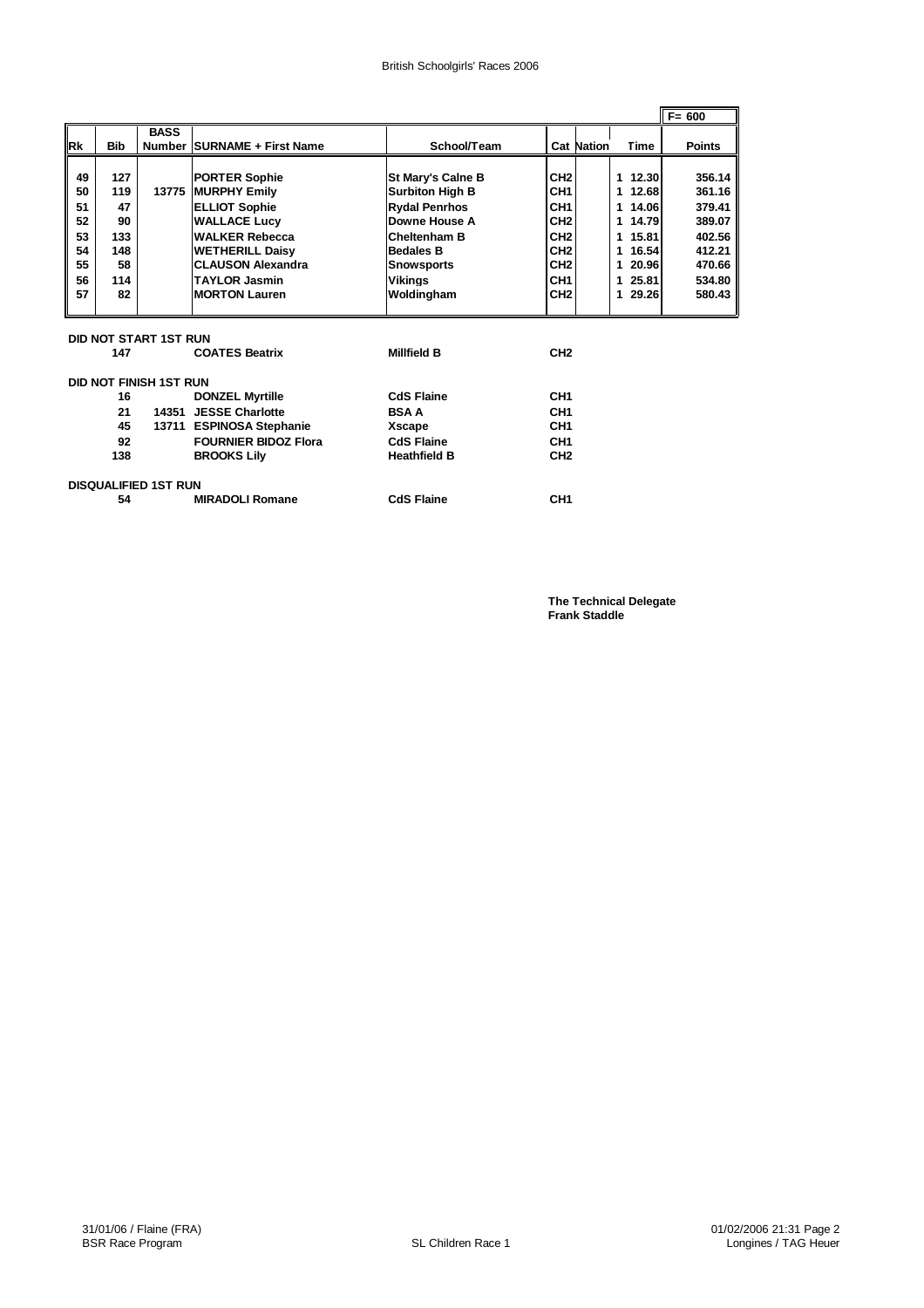| <b>Name of Event</b> |                           | British Schoolgirls' Races - SL Girls - Children Race 1 |            |                    |                      |                    |
|----------------------|---------------------------|---------------------------------------------------------|------------|--------------------|----------------------|--------------------|
| <b>Date</b>          |                           | 31 January 2006 Discipline<br>Slalom                    | Name of TD |                    | <b>Frank Staddle</b> |                    |
|                      | The Best 10 at Finish     |                                                         |            |                    |                      |                    |
| <b>Result</b>        | Number                    | Name                                                    | Nat        | <b>Seed Points</b> | Best 5               | <b>Race Points</b> |
| 1                    |                           | 30452 RENNIE Amanda                                     |            | 216.45             | 216.45               | 0.00               |
| 2                    |                           | 17171 WYLD Rachel                                       |            | 262.50             | 262.50               | 49.33              |
| 3                    |                           | 13454 PALFREY Elizabeth                                 |            | 209.07             | 209.07               | 56.20              |
| 4                    |                           | 13766 EVANS Emily                                       |            | 275.70             |                      |                    |
| 5                    |                           | 30517 MORAN Alexandria                                  |            | 299.11             |                      |                    |
| 6                    |                           | 13765 EVANS Charlotte                                   |            | 312.77             |                      |                    |
| 7                    |                           | 13027 DIXON Kirsty                                      |            | 264.30             | 264.30               | 74.72              |
| 8                    |                           | 4944 HATCHER Kirsty                                     |            | 244.27             | 244.27               | 100.64             |
| $\boldsymbol{9}$     |                           | 13814 GREENHALGH Eloise                                 |            | 318.55             |                      |                    |
| 10                   |                           | 13840 HUGHES Rachel                                     |            | 289.42             |                      |                    |
|                      |                           |                                                         |            |                    |                      |                    |
|                      | The Best 5 at Start       |                                                         |            |                    |                      |                    |
|                      | Number                    | Name                                                    | Nat        | <b>Seed Points</b> |                      |                    |
|                      |                           | 12570 ALLDRIDGE Amanda                                  |            | 192.13             |                      |                    |
|                      |                           | 13454 PALFREY Elizabeth                                 |            | 209.07             |                      |                    |
|                      |                           | 30452 RENNIE Amanda                                     |            | 216.45             |                      |                    |
|                      |                           | 4944 HATCHER Kirsty                                     |            | 244.27             |                      |                    |
|                      |                           | 17171 WYLD Rachel                                       |            | 262.50             |                      |                    |
| <b>Totals</b>        |                           |                                                         |            |                    |                      |                    |
| <b>(B)</b>           |                           | <b>BASS Points of Best 5 at Start</b>                   |            | 1124.42            |                      |                    |
| (A)                  |                           | <b>BASS Points of Best 5 to Finish in Top 10</b>        |            |                    | 1196.59              |                    |
| (C)                  |                           | <b>RACE Points of Corresponding Competitors</b>         |            |                    |                      | 280.89             |
|                      |                           |                                                         |            |                    |                      |                    |
|                      | <b>Calculated Penalty</b> |                                                         |            |                    |                      | <b>Penalty</b>     |
|                      |                           | (B)<br>(C)<br>(A)                                       |            | Divide by 10       |                      | <b>Applied</b>     |
|                      |                           | 280.89<br>1196.59<br>1124.42<br>┿                       |            | 2040.12            |                      | 204.01             |
|                      | <b>Category Adder</b>     |                                                         |            |                    |                      | 0.00               |
|                      | <b>Correction Value</b>   |                                                         |            |                    |                      | 0.00               |
|                      | <b>Applied Penalty</b>    |                                                         |            |                    |                      | 204.01             |
|                      | <b>Signature of TD</b>    |                                                         |            |                    | <b>Number</b>        |                    |

# **PENALTY CALCULATION**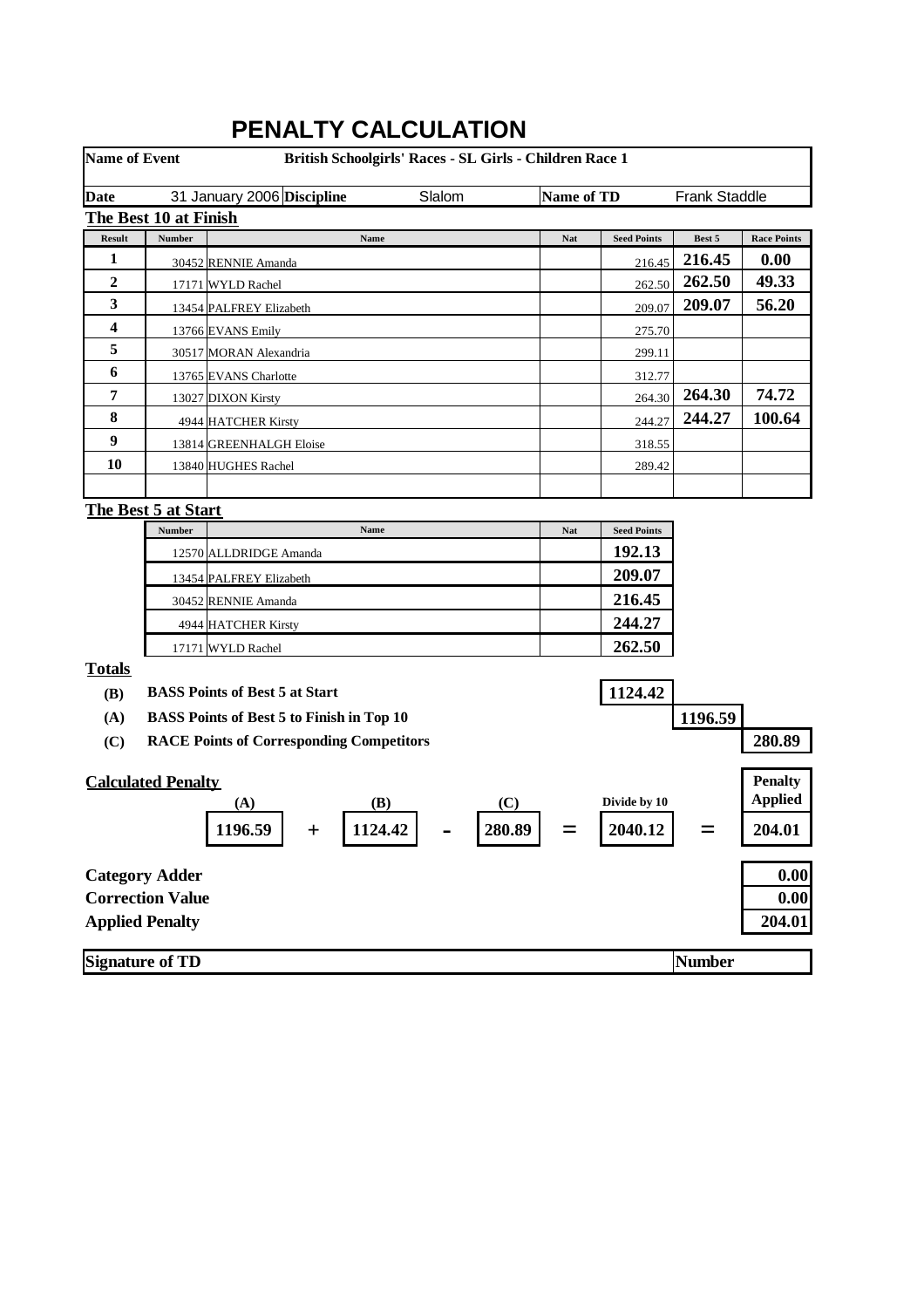

#### Slalom Girls - Individual Competition Official Results - Children Race 2

| <b>COMPETITION JURY</b>     |                     |                      |            |                       |                      | <b>TECHNICAL DATA</b>   |                 |
|-----------------------------|---------------------|----------------------|------------|-----------------------|----------------------|-------------------------|-----------------|
| <b>TECHNICAL DELEGATE:</b>  |                     | <b>Frank Staddle</b> | (GBR)      |                       | <b>ICOURSE NAME:</b> |                         | Stade de Slalom |
| <b>REFEREE:</b>             | Amanda Pirie        |                      | (GBR)      |                       | <b>START:</b>        |                         | 1725 m          |
| <b>ASSISTANT REFEREE:</b>   |                     |                      |            |                       | <b>FINISH:</b>       |                         | 1575 m          |
| <b>CHIEF OF RACE:</b>       | <b>Maud Instone</b> |                      | (GBR)      |                       |                      | <b>IVERTICAL DROP:</b>  | 150 m           |
|                             |                     |                      |            |                       |                      | <b>IFIS HOMOLOG Nr:</b> | 5657/167/00     |
|                             |                     |                      |            |                       |                      |                         |                 |
| <b>COURSE SETTER:</b>       |                     |                      |            |                       |                      | Sebastian Borel         |                 |
| <b>FORERUNNERS:</b>         |                     |                      |            |                       |                      | - A - Natalia Harte     | (GBR)           |
|                             |                     |                      |            |                       |                      | - B - Sarah Norton      | (GBR)           |
|                             |                     |                      |            |                       |                      | - C - Charlie Guest     | (GBR)           |
|                             |                     |                      |            |                       |                      |                         |                 |
|                             |                     |                      |            |                       |                      |                         |                 |
|                             |                     |                      |            |                       |                      |                         |                 |
| <b>NUMBER OF GATES:</b>     |                     |                      |            |                       | 42                   | (43)                    |                 |
| <b>START TIME:</b>          |                     |                      |            |                       | 12:35                |                         |                 |
| <b>WEATHER: Sunny, Mild</b> | <b>SNOW: Firm</b>   | <b>TEMPERATURE</b>   | Start: 0°C | Finish: $+1^{\circ}C$ |                      |                         |                 |

|           |            |             |                                  |                            |                 |            |             | $F = 600$     |
|-----------|------------|-------------|----------------------------------|----------------------------|-----------------|------------|-------------|---------------|
|           |            | <b>BASS</b> |                                  |                            |                 |            |             |               |
| <b>Rk</b> | <b>Bib</b> |             | Number SURNAME + First Name      | School/Team                |                 | Cat Nation | <b>Time</b> | <b>Points</b> |
|           |            |             |                                  |                            |                 |            |             |               |
| 1         | 30         | 12570       | <b>ALLDRIDGE Amanda</b>          | <b>Surbiton High A</b>     | CH <sub>2</sub> |            | 43.39       | 0.00          |
| 2         | 38         | 13454       | <b>PALFREY Elizabeth</b>         | <b>Vikings</b>             | CH <sub>2</sub> |            | 43.99       | 8.30          |
| 3         | 33         | 30452       | <b>RENNIE Amanda</b>             | St George's Edinburgh A    | CH <sub>2</sub> |            | 44.07       | 9.40          |
| 4         | 16         |             | <b>DONZEL Myrtille</b>           | <b>CdS Flaine</b>          | CH <sub>1</sub> |            | 46.18       | 38.58         |
| 5         | 54         |             | <b>MIRADOLI Romane</b>           | <b>CdS Flaine</b>          | CH <sub>1</sub> |            | 47.80       | 60.98         |
| 6         | 92         |             | <b>FOURNIER BIDOZ Flora</b>      | <b>CdS Flaine</b>          | CH <sub>1</sub> |            | 47.88       | 62.09         |
| 7         | 12         | 13766       | <b>EVANS Emily</b>               | <b>Rochester Grammer</b>   | CH <sub>1</sub> |            | 48.28       | 67.62         |
| 8         | 59         | 30517       | <b>MORAN Alexandria</b>          | <b>BSAA</b>                | CH <sub>2</sub> |            | 49.96       | 90.85         |
| 9         | 69         | 4944        | <b>HATCHER Kirstv</b>            | Kandahar                   | CH <sub>2</sub> |            | 50.29       | 95.41         |
| 10        | 138        |             | <b>BROOKS Lily</b>               | <b>Heathfield B</b>        | CH <sub>2</sub> |            | 50.43       | 97.35         |
| 11        | 98         | 13027       | <b>DIXON Kirsty</b>              | <b>Lady Eleanor Holles</b> | CH <sub>2</sub> |            | 51.12       | 106.89        |
| 12        | 96         | 13840       | <b>HUGHES Rachel</b>             | <b>Snowsports</b>          | CH <sub>2</sub> |            | 53.05       | 133.58        |
| 13        | 106        | 13814       | <b>IGREENHALGH Eloise</b>        | <b>Surbiton High A</b>     | CH <sub>1</sub> |            | 53.31       | 137.17        |
| 14        | 8          | 17396       | <b>DUPRAZ Isabelle</b>           | <b>DHO</b>                 | CH <sub>2</sub> |            | 53.32       | 137.31        |
| 15        | 40         | 14901       | <b>LUCK Georgia</b>              | <b>Hayes Secondary</b>     | CH <sub>2</sub> |            | 53.93       | 145.75        |
| 16        | 21         | 14351       | <b>JESSE Charlotte</b>           | <b>BSAA</b>                | CH <sub>1</sub> |            | 54.79       | 157.64        |
| 17        | 81         | 14381       | <b>PARKER Heidi</b>              | <b>Sheffield High</b>      | CH <sub>2</sub> |            | 55.21       | 163.45        |
| 18        | 46         | 17399       | <b>DUPRAZ Caroline</b>           | <b>DHO</b>                 | CH <sub>2</sub> |            | 55.54       | 168.01        |
| 19        | 89         |             | <b>LOMAX Imogen</b>              | Queen's Chester            | CH <sub>2</sub> |            | 56.74       | 184.60        |
| 20        | 52         | 17276       | <b>VAN DE WEIL Piera</b>         | Downe House A              | CH <sub>1</sub> |            | 57.17       | 190.55        |
| 21        | 88         | 14713       | <b>ASKEW Alexandra</b>           | <b>Rochester Grammer</b>   | CH <sub>2</sub> |            | 57.68       | 197.60        |
| 22        | 130        | 30664       | <b>ANGUS Kate</b>                | <b>BSAB</b>                | CH <sub>1</sub> |            | 58.66       | 211.15        |
| 23        | 105        |             | <b>KENT Clementine</b>           | St Mary's Calne A          | CH <sub>2</sub> |            | 59.04       | 216.41        |
| 24        | 97         |             | <b>HARTLEY Ella</b>              | <b>BSAA</b>                | CH <sub>1</sub> |            | 59.58       | 223.88        |
| 25        | 114        |             | <b>TAYLOR Jasmin</b>             | <b>Vikinas</b>             | CH <sub>1</sub> |            | 1 00.16     | 231.90        |
| 26        | 62         |             | <b>TURNER Julia</b>              | <b>St Paul's</b>           | CH <sub>2</sub> |            | 1 00.59     | 237.84        |
| 27        | 143        |             | 17413 POCOCK Emily               | <b>Surbiton High B</b>     | CH <sub>2</sub> |            | 1 00.65     | 238.67        |
| 28        | 29         |             | <b>THOMPSON Hannah</b>           | <b>St Mary's Calne A</b>   | CH <sub>2</sub> |            | 1 00.75     | 240.06        |
| 29        | 112        | 17377       | <b>SMITH Harriet</b>             | South Hampstead High       | CH <sub>2</sub> |            | 1 01.42     | 249.32        |
| 30        | 78         | 17431       | <b>LLEWELLYN Joanna</b>          | <b>Hayes Secondary</b>     | CH <sub>2</sub> |            | 1 01.77     | 254.16        |
| 31        | 103        | 30658       | <b>REEKIE Florence</b>           | <b>Bedales A</b>           | CH <sub>2</sub> |            | 1 01.81     | 254.71        |
| 32        | 109        |             | <b>VEVERS Alexandra</b>          | St George's Edinburgh A    | CH <sub>2</sub> |            | 1 01.83     | 254.99        |
| 33        | 77         |             | <b>PALMER Emily</b>              | Sherborne                  | CH <sub>2</sub> |            | 102.10      | 258.72        |
| 34        | 87         |             | <b>KREFTING Natasha</b>          | <b>Heathfield A</b>        | CH <sub>2</sub> |            | 1 02.12     | 259.00        |
| 35        | 108        |             | <b>GARDNER STOCKLEY Georgina</b> | <b>Abbey Gate College</b>  | CH <sub>1</sub> |            | 1 02.19     | 259.97        |
| 36        | 144        |             | <b>NAPIER Phoebe</b>             | <b>St Marv's Wantage B</b> | CH <sub>2</sub> |            | 1 02.78     | 268.13        |
| 37        | 93         |             | <b>AGNEW Clarissa</b>            | <b>St Mary's Ascot</b>     | CH <sub>2</sub> |            | 1 04.19     | 287.62        |
| 38        | 132        |             | <b>BOWRING Charlotte</b>         | <b>St Mary's Wantage B</b> | CH <sub>2</sub> |            | 1 04.49     | 291.77        |
| 39        | 142        | 17686       | <b>BUCHANAN Alexandra</b>        | <b>BSAB</b>                | CH <sub>1</sub> |            | 1 05.80     | 309.89        |
| 40        | 28         |             | <b>BELL Hollie</b>               | King's Hall                | CH <sub>1</sub> |            | 1 06.93     | 325.51        |
| 41        | 131        | 17286       | <b>WILLIS Katie</b>              | <b>Surbiton High B</b>     | CH <sub>1</sub> |            | 1 08.04     | 340.86        |
| 42        | 44         |             | <b>LINTOTT Lucinda</b>           | Woldingham                 | CH <sub>2</sub> |            | 1 08.16     | 342.52        |
| 43        | 104        |             | <b>BELL Milla</b>                | King's Hall                | CH <sub>1</sub> |            | 1 08.32     | 344.73        |
| 44        | 24         |             | <b>KALDERON Rebecca</b>          | <b>St Paul's</b>           | CH <sub>2</sub> |            | 1 09.57     | 362.02        |
| 45        | 119        | 13775       | <b>MURPHY Emily</b>              | <b>Surbiton High B</b>     | CH <sub>1</sub> |            | 1 09.61     | 362.57        |
| 46        | 127        |             | <b>PORTER Sophie</b>             | <b>St Mary's Calne B</b>   | CH <sub>2</sub> |            | 1 09.94     | 367.14        |
| 47        | 133        |             | <b>WALKER Rebecca</b>            | <b>Cheltenham B</b>        | CH <sub>2</sub> |            | 1 10.48     | 374.60        |
| 48        | 79         |             | <b>TAYLOR Ophelia</b>            | <b>Cheltenham A</b>        | CH <sub>1</sub> |            | 1 11.34     | 386.49        |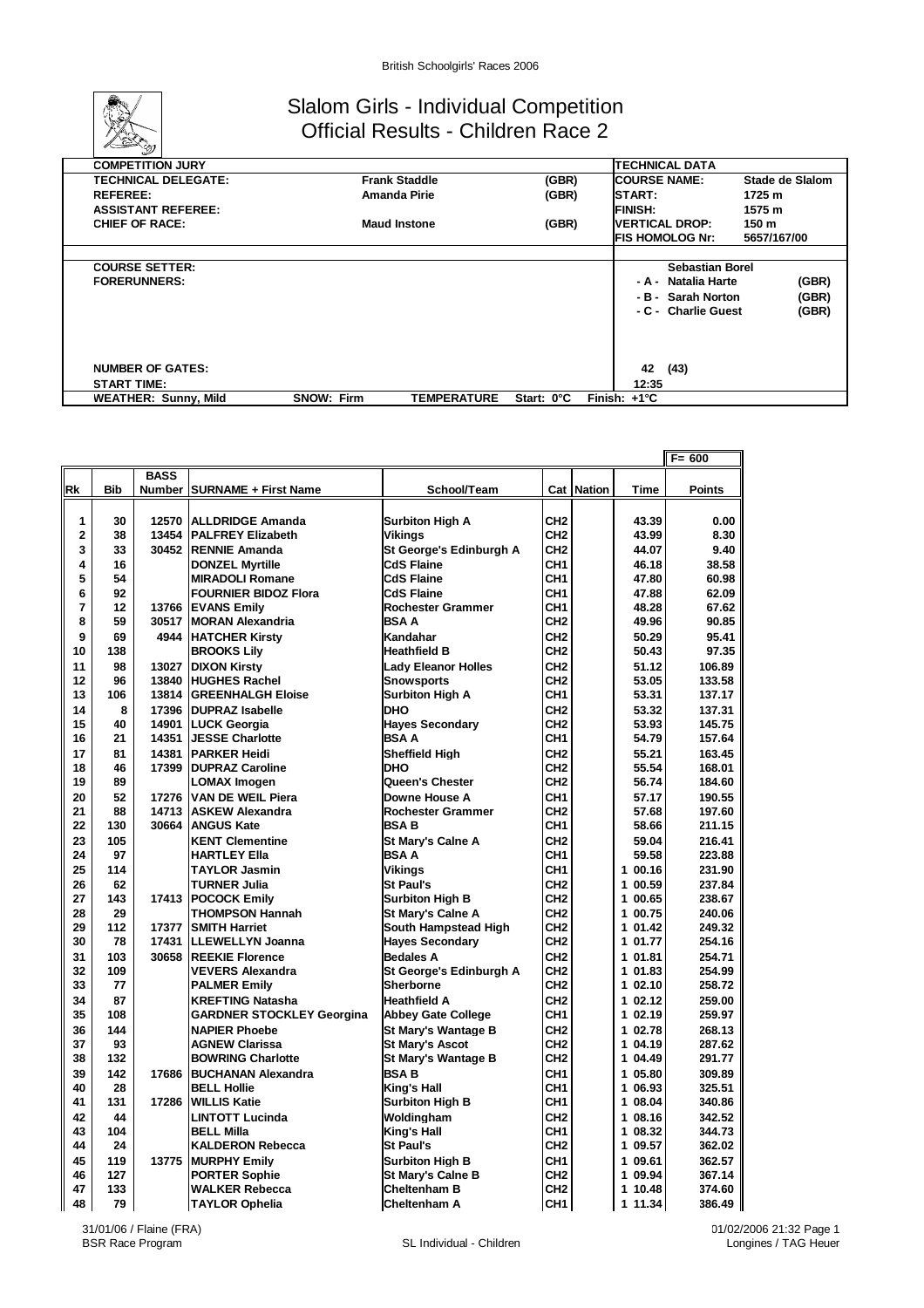|           |            |                             |                             |                          |                 |                   |         | $F = 600$     |
|-----------|------------|-----------------------------|-----------------------------|--------------------------|-----------------|-------------------|---------|---------------|
|           |            | <b>BASS</b>                 |                             |                          |                 |                   |         |               |
| <b>Rk</b> | <b>Bib</b> |                             | Number SURNAME + First Name | School/Team              |                 | <b>Cat Nation</b> | Time    | <b>Points</b> |
|           |            |                             |                             |                          |                 |                   |         |               |
| 49        | 82         |                             | <b>MORTON Lauren</b>        | Woldingham               | CH <sub>2</sub> |                   | 1 13.00 | 409.45        |
| 50        | 58         |                             | <b>CLAUSON Alexandra</b>    | <b>Snowsports</b>        | CH <sub>2</sub> |                   | 1 14.83 | 434.75        |
| 51        | 148        |                             | <b>WETHERILL Daisy</b>      | <b>Bedales B</b>         | CH <sub>2</sub> |                   | 1 15.12 | 438.76        |
| 52        | 66         |                             | <b>NASH Virginia</b>        | King's Hall              | CH <sub>2</sub> |                   | 1 23.07 | 548.70        |
|           |            |                             |                             |                          |                 |                   |         |               |
|           |            |                             |                             |                          |                 |                   |         |               |
|           |            | DID NOT START 2ND RUN       |                             |                          |                 |                   |         |               |
|           | 147        |                             | <b>COATES Beatrix</b>       | <b>Millfield B</b>       | CH <sub>2</sub> |                   |         |               |
|           |            | DID NOT FINISH 2ND RUN      |                             |                          |                 |                   |         |               |
|           | 36         |                             | 17378 SMITH Stephanie       | South Hampstead High     | CH <sub>1</sub> |                   |         |               |
|           | 27         |                             | 17171 WYLD Rachel           | <b>Bedales A</b>         | CH <sub>2</sub> |                   |         |               |
|           | 74         |                             | 17724 McFADDEN Katherine    | South Hampstead High     | CH <sub>2</sub> |                   |         |               |
|           | 140        |                             | <b>ARMITAGE Augusta</b>     | Downe House B            | CH <sub>2</sub> |                   |         |               |
|           |            |                             |                             |                          |                 |                   |         |               |
|           |            | <b>DISQUALIFIED 2ND RUN</b> |                             |                          |                 |                   |         |               |
|           | 9          |                             | <b>JAMISON Fiona</b>        | <b>Rydal Penrhos</b>     | CH <sub>2</sub> |                   | Gate 11 |               |
|           | 45         |                             | 13711 ESPINOSA Stephanie    | Xscape                   | CH <sub>1</sub> |                   | Gate 8  |               |
|           | 47         |                             | <b>ELLIOT Sophie</b>        | <b>Rydal Penrhos</b>     | CH <sub>1</sub> |                   | Gate 39 |               |
|           | 50         |                             | 13765 EVANS Charlotte       | <b>Rochester Grammer</b> | CH <sub>2</sub> |                   | Gate 42 |               |
|           | 84         |                             | <b>MAYNARD Lucy</b>         | <b>DHO</b>               | CH <sub>1</sub> |                   | Gate 8  |               |
|           | 90         |                             | <b>WALLACE Lucy</b>         | Downe House A            | CH <sub>2</sub> |                   | Gate 8  |               |
|           | 100        |                             | <b>L'HEVEDER Ariane</b>     | <b>St Paul's</b>         | CH <sub>2</sub> |                   | Gate 8  |               |

**The Technical Delegate Frank Staddle (GBR)**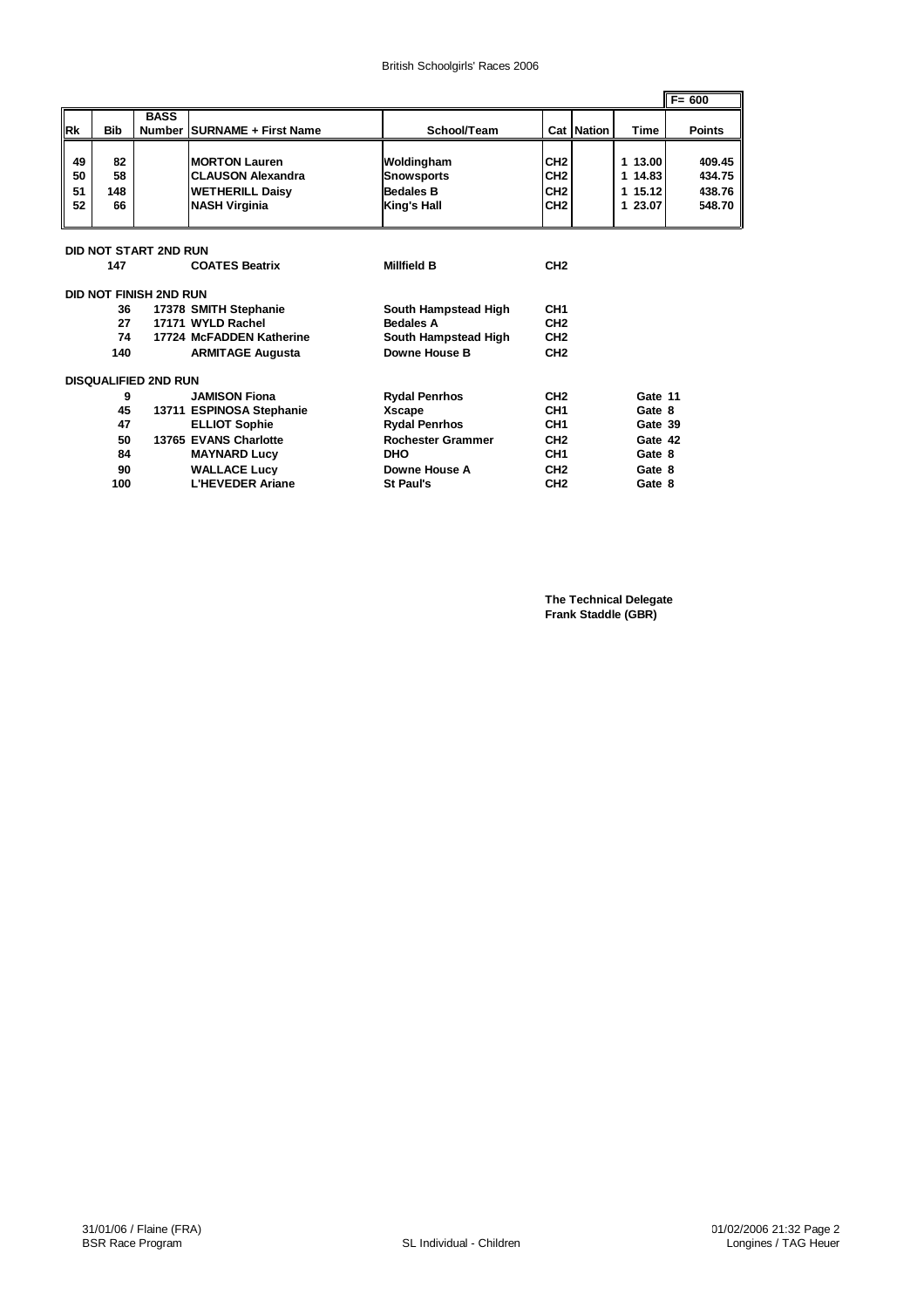| <b>Name of Event</b> |                           | British Schoolgirls' Races - SL Girls - Children Race 2 |            |                    |                      |                                  |
|----------------------|---------------------------|---------------------------------------------------------|------------|--------------------|----------------------|----------------------------------|
| <b>Date</b>          |                           | 31 January 2006 Discipline<br>Slalom                    | Name of TD |                    | <b>Frank Staddle</b> |                                  |
|                      | The Best 10 at Finish     |                                                         |            |                    |                      |                                  |
| <b>Result</b>        | <b>Number</b>             | Name                                                    | Nat        | <b>Seed Points</b> | Best 5               | <b>Race Points</b>               |
| $\mathbf{1}$         |                           | 12570 ALLDRIDGE Amanda                                  |            | 192.13             | 192.13               | 0.00                             |
| 2                    |                           | 13454 PALFREY Elizabeth                                 |            | 209.07             | 209.07               | 8.30                             |
| 3                    |                           | 30452 RENNIE Amanda                                     |            | 216.45             | 216.45               | 9.40                             |
| 4                    |                           | 13766 EVANS Emily                                       |            | 275.70             |                      |                                  |
| 5                    |                           | 30517 MORAN Alexandria                                  |            | 299.11             |                      |                                  |
| 6                    |                           | 4944 HATCHER Kirsty                                     |            | 244.27             | 244.27               | 95.41                            |
| 7                    |                           | 13027 DIXON Kirsty                                      |            | 264.30             | 264.30               | 106.89                           |
| 8                    |                           | 13840 HUGHES Rachel                                     |            | 289.42             |                      |                                  |
| 9                    |                           | 13814 GREENHALGH Eloise                                 |            | 318.55             |                      |                                  |
| 10                   |                           | 17396 DUPRAZ Isabelle                                   |            | 365.40             |                      |                                  |
|                      |                           |                                                         |            |                    |                      |                                  |
|                      | The Best 5 at Start       |                                                         |            |                    |                      |                                  |
|                      | Number                    | Name                                                    | Nat        | <b>Seed Points</b> |                      |                                  |
|                      |                           | 12570 ALLDRIDGE Amanda                                  |            | 192.13             |                      |                                  |
|                      |                           | 13454 PALFREY Elizabeth                                 |            | 209.07             |                      |                                  |
|                      |                           | 30452 RENNIE Amanda                                     |            | 216.45             |                      |                                  |
|                      |                           | 4944 HATCHER Kirsty                                     |            | 244.27             |                      |                                  |
|                      |                           | 17171 WYLD Rachel                                       |            | 262.50             |                      |                                  |
| <b>Totals</b>        |                           |                                                         |            |                    |                      |                                  |
| <b>(B)</b>           |                           | <b>BASS Points of Best 5 at Start</b>                   |            | 1124.42            |                      |                                  |
| (A)                  |                           | <b>BASS Points of Best 5 to Finish in Top 10</b>        |            |                    | 1126.22              |                                  |
| (C)                  |                           | <b>RACE Points of Corresponding Competitors</b>         |            |                    |                      | 220.00                           |
|                      | <b>Calculated Penalty</b> | (B)<br>(C)<br>(A)                                       |            | Divide by 10       |                      | <b>Penalty</b><br><b>Applied</b> |
|                      |                           | 1124.42<br>220.00<br>1126.22                            |            | 2030.64            |                      | 203.06                           |
|                      | <b>Category Adder</b>     |                                                         |            |                    |                      | 0.00                             |
|                      | <b>Correction Value</b>   |                                                         |            |                    |                      | 0.00                             |
|                      | <b>Applied Penalty</b>    |                                                         |            |                    |                      | 203.06                           |
|                      | <b>Signature of TD</b>    |                                                         |            |                    | <b>Number</b>        |                                  |

## **PENALTY CALCULATION**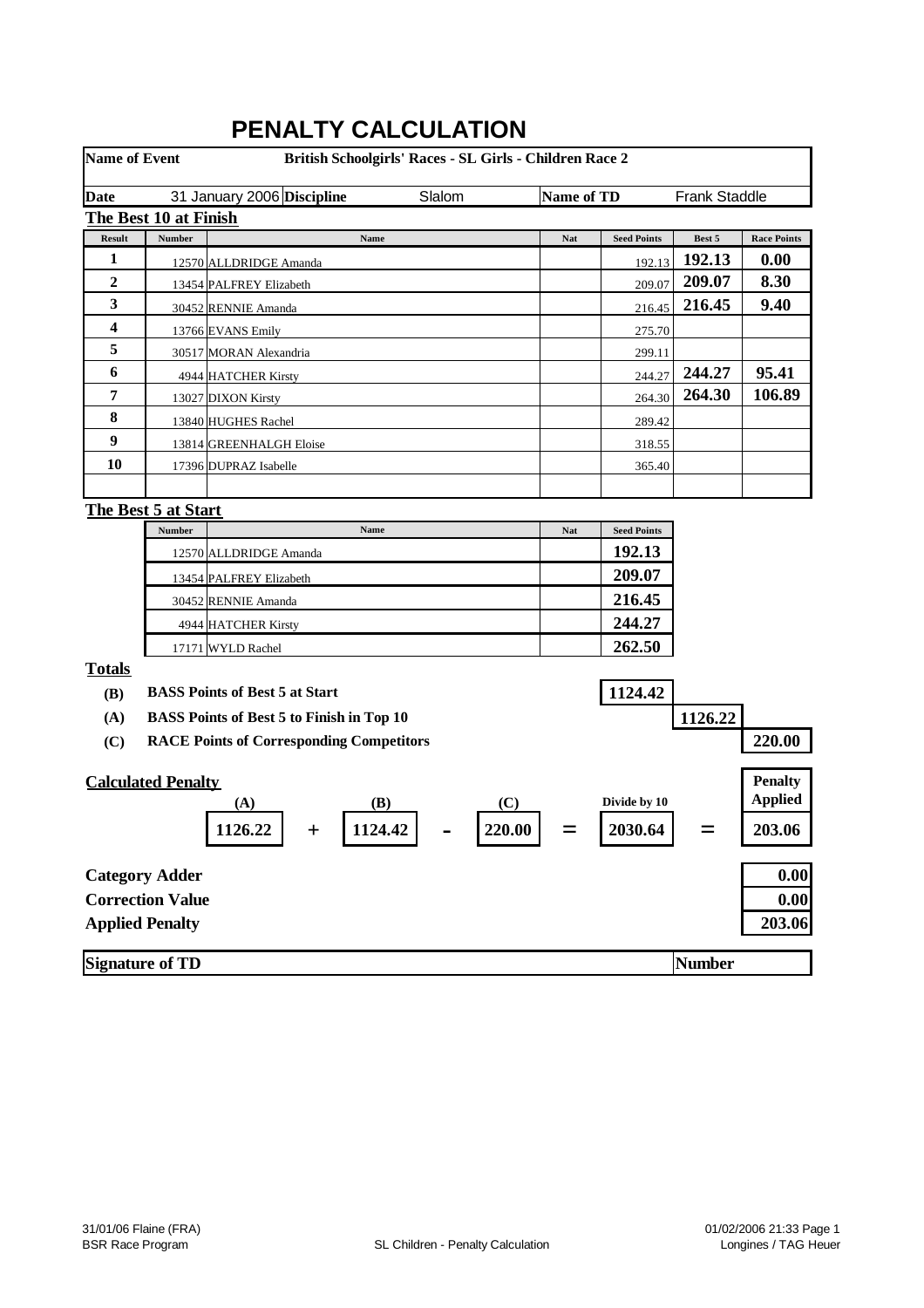

#### Slalom Girls - Individual Competition Official Results - Junior

| <b>COMPETITION JURY</b>     |                                         |            | <b>TECHNICAL DATA</b>                  |
|-----------------------------|-----------------------------------------|------------|----------------------------------------|
| <b>TECHNICAL DELEGATE:</b>  | <b>Frank Staddle</b>                    | (GBR)      | <b>COURSE NAME:</b><br>Stade de Slalom |
| <b>REFEREE:</b>             | Amanda Pirie                            | (GBR)      | <b>START:</b><br>1725 m                |
| <b>ASSISTANT REFEREE:</b>   |                                         |            | <b>FINISH:</b><br>1575 m               |
| <b>CHIEF OF RACE:</b>       | <b>Maud Instone</b>                     | (GBR)      | <b>VERTICAL DROP:</b><br>150 m         |
|                             |                                         |            | FIS HOMOLOG Nr: 5657/167/00            |
|                             | 1st Run                                 |            | 2nd Run                                |
| <b>COURSE SETTER:</b>       | <b>Stephan Dubich</b>                   | (FRA)      | Sebastian Borel                        |
| <b>FORERUNNERS:</b>         | - A - Natalia Harte                     | (GBR)      | (GBR)<br>- A - Natalia Harte           |
|                             | - B - Sarah Norton                      | (GBR)      | (GBR)<br>- B - Sarah Norton            |
|                             | - C - Charlie Guest                     | (GBR)      | (GBR)<br>- C - Charlie Guest           |
|                             |                                         |            |                                        |
| <b>NUMBER OF GATES:</b>     | 43 (43)                                 |            | (43)<br>42                             |
| <b>START TIME:</b>          | 10:00                                   |            | 12:35                                  |
| <b>WEATHER: Sunny, Mild</b> | <b>SNOW: Firm</b><br><b>TEMPERATURE</b> | Start: 0°C | Finish: $+1^{\circ}C$                  |
|                             |                                         |            |                                        |

|                         |            |             |                                |                            |                 |                           |                       |             | $F = 600$     |
|-------------------------|------------|-------------|--------------------------------|----------------------------|-----------------|---------------------------|-----------------------|-------------|---------------|
|                         |            | <b>BASS</b> |                                |                            |                 |                           |                       |             |               |
| Rk                      | <b>Bib</b> |             | Number   SURNAME + First Name  | School/Team                |                 | <b>Cat Nation 1st Run</b> | 2nd Run               | <b>Time</b> | <b>Points</b> |
|                         |            |             |                                |                            |                 |                           |                       |             |               |
| 1                       | 31         | 11126       | <b>RYDING Joanna</b>           | Kandahar                   | JR <sub>2</sub> | 42.99                     | 41.30                 | 1 24.29     | 0.00          |
| $\overline{\mathbf{2}}$ | 22         | 12357       | <b>SIMONDS Franki</b>          | <b>Lady Eleanor Holles</b> | JR1             | 44.03                     | 42.19                 | 1 26.22     | 13.74         |
| 3                       | 4          | 11706       | <b>BRAY Helena</b>             | <b>Sandown Park</b>        | JR <sub>2</sub> | 44.58                     | 45.17                 | 1 29.75     | 38.87         |
| 4                       | 42         | 12855       | <b>IEMERTON Alexandra</b>      | <b>Sandown Park</b>        | JR1             | 46.93                     | 46.07                 | 1 33.00     | 62.00         |
| 5                       | 37         |             | <b>STEVENSON Liz</b>           | <b>Aiglon A</b>            | JR1             | 48.47                     | 45.65                 | 1 34.12     | 69.97         |
| 6                       | 43         | 14383       | <b>PARKER Hannah</b>           | <b>Sheffield High</b>      | JR1             | 48.95                     | 48.08                 | 1 37.03     | 90.69         |
| 7                       | 5          | 41070       | <b>THELWELL Alice</b>          | <b>Sheffield High</b>      | JR <sub>2</sub> | 49.72                     | 48.29                 | 1 38.01     | 97.66         |
| 8                       | 122        | 14582       | <b>SASSOON Sasha</b>           | <b>Wycombe Abbey B</b>     | JR1             | 50.57                     | 48.61                 | 139.18      | 105.99        |
| 9                       | 13         | 13134       | <b>OKELL Abi</b>               | <b>Queen's Chester</b>     | JR1             | 52.15                     | 49.41                 | 1 41.56     | 122.93        |
| 10                      | 60         | 13123       | <b>PARMENTER Lois</b>          | <b>Lady Eleanor Holles</b> | JR1             | 52.67                     | 50.74                 | 1 43.41     | 136.10        |
| 11                      | 51         | 13002       | <b>CAMPBELL-WOODWARD Lucy</b>  | Queen's Chester            | JR <sub>2</sub> | 52.61                     | 52.16                 | 1 44.77     | 145.78        |
| 12                      | 7          | 13655       | <b>FRASER HAFTER Sophie</b>    | <b>Xscape</b>              | JR1             | 53.66                     | 51.16                 | 1 44.82     | 146.14        |
| 13                      | 118        | 14942       | <b>FREEZE Danielle</b>         | <b>BSAB</b>                | JR1             | 53.62                     | 51.93                 | 1 45.55     | 151.33        |
| 14                      | 20         |             | <b>TUDOR-JONES Georgina</b>    | <b>Snowsports</b>          | JR1             | 54.91                     | 53.70                 | 1 48.61     | 173.12        |
| 15                      | 125        |             | <b>HAWRYLYSHYN Xenia</b>       | <b>Aiglon B</b>            | JR1             | 56.28                     | 53.46                 | 1 49.74     | 181.16        |
| 16                      | 61         |             | <b>ZAFIRIOU Livia</b>          | <b>Wycombe Abbey A</b>     | JR <sub>2</sub> | 56.00                     | 55.37                 | 1 51.37     | 192.76        |
| 17                      | 75         |             | <b>LARSEN Katja</b>            | <b>Aiglon A</b>            | JR <sub>2</sub> | 56.37                     | 55.31                 | 1 51.68     | 194.97        |
| 18                      | 113        |             | <b>PARKER Grace</b>            | <b>Aiglon A</b>            | JR1             | 57.89                     | 54.73                 | 1 52.62     | 201.66        |
| 19                      | 39         |             | <b>HALLEWELL Rachel</b>        | <b>Sherborne</b>           | JR2             | 58.18                     | 54.55                 | 1 52.73     | 202.44        |
| 20                      | 68         | 13137       | <b>MURPHY Alice</b>            | <b>Surbiton High A</b>     | JR1             | 58.30                     | 55.53                 | 1 53.83     | 210.27        |
| 21                      | 10         |             | <b>HASKINS Jade</b>            | <b>Millfield A</b>         | JR1             | 58.82                     | 55.25                 | 1 54.07     | 211.98        |
| 22                      | 83         | 14872       | <b>BULLEN Michelle</b>         | <b>Xscape</b>              | JR1             | 57.48                     | 57.13                 | 1<br>54.61  | 215.83        |
| 23                      | 99         |             | <b>INGLIS Eliza</b>            | <b>Wycombe Abbey A</b>     | JR1             | 59.34                     | 55.47                 | 1 54.81     | 217.25        |
| 24                      | 1          |             | <b>CAIRNS India</b>            | <b>Sherborne</b>           | JR1             | 57.38                     | 57.45                 | 1 54.83     | 217.39        |
| 25                      | 137        |             | <b>DUBOIS Alex</b>             | <b>Aiglon B</b>            | JR <sub>2</sub> | 58.68                     | 56.47                 | 1 55.15     | 219.67        |
| 26                      | 32         | 13530       | <b>CAMPBELL-WOODWARD Steph</b> | <b>Abbey Gate College</b>  | JR1             | 59.33                     | 56.45                 | 1 55.78     | 224.15        |
| 27                      | 107        |             | <b>BARBER Kathryn</b>          | Kandahar                   | JR1             | $\mathbf{1}$<br>00.56     | 55.81                 | 56.37<br>1  | 228.35        |
| 28                      | 25         |             | <b>HARTLEY Tamsin</b>          | <b>Bryanston</b>           | JR1             | 1<br>00.11                | 56.78                 | 1 56.89     | 232.06        |
| 29                      | 65         |             | <b>WYLD Lottv</b>              | <b>Bedales A</b>           | JR <sub>2</sub> | 1<br>00.50                | 56.86                 | 1<br>57.36  | 235.40        |
| 30                      | 3          |             | <b>CARMICHAEL Zoe</b>          | Cheltenham A               | JR1             | 58.60                     | 59.06                 | 1 57.66     | 237.54        |
| 31                      | 17         |             | <b>THOMSON Annabelle</b>       | <b>St Mary's Ascot</b>     | JR1             | 02.05<br>1                | 57.27                 | 1<br>59.32  | 249.35        |
| 32                      | 23         |             | <b>HIGTON Celine</b>           | <b>Wycombe Abbey A</b>     | JR <sub>2</sub> | 1<br>05.64                | 53.96                 | 1 59.60     | 251.35        |
| 33                      | 14         |             | <b>JOHNSTON Georgina</b>       | Downe House A              | JR1             | $\mathbf{1}$<br>01.21     | 58.53                 | 1 59.74     | 252.34        |
| 34                      | 26         |             | <b>HOGG Domini</b>             | <b>St Swithun's</b>        | JR1             | 58.31                     | 1 01.71               | 200.02      | 254.34        |
| 35                      | 86         |             | <b>JACKSON Francesca</b>       | <b>Millfield A</b>         | JR <sub>1</sub> | 1<br>01.57                | 58.71                 | 2 00.28     | 256.19        |
| 36                      | 149        |             | PFLUGER Talya                  | <b>Aiglon B</b>            | JR <sub>2</sub> | 59.79                     | 1 02.76               | 2 02.55     | 272.35        |
| 37                      | 11         |             | <b>BREITMEYER Sophie</b>       | <b>Heathfield A</b>        | JR <sub>2</sub> | 02.81<br>1                | 59.96                 | 2 02.77     | 273.91        |
| 38                      | 53         |             | <b>CRISP Chloe</b>             | St Mary's Wantage A        | JR1             | 1<br>03.39                | 01.36<br>$\mathbf{1}$ | 2 04.75     | 288.01        |
| 39                      | 35         |             | <b>COOKE Sian</b>              | <b>Henley College</b>      | JR <sub>2</sub> | 1<br>04.92                | 1 00.54               | 2 05.46     | 293.06        |
| 40                      | 134        |             | <b>SALTER Katherine</b>        | <b>Wycombe Abbey B</b>     | JR1             | 1<br>04.93                | 00.86<br>$\mathbf{1}$ | 2 05.79     | 295.41        |
| 41                      | 49         |             | <b>BROOKS Florence</b>         | <b>Heathfield A</b>        | JR1             | 1<br>04.43                | 1 02.34               | 2 06.77     | 302.38        |
| 42                      | 85         |             | <b>PAULSMEIER Mona</b>         | <b>Rydal Penrhos</b>       | JR <sub>1</sub> | 04.33<br>1                | 1 02.66               | 2 06.99     | 303.95        |
| 43                      | 6          |             | <b>PEREIRE Aude</b>            | Woldingham                 | JR1             | 1<br>03.69                | 1 03.43               | 2 07.12     | 304.88        |
| 44                      | 19         |             | <b>CASEY Emma</b>              | Westonbirt                 | JR2             | 05.60<br>1                | 102.00                | 2 07.60     | 308.29        |
| 45                      | 126        |             | <b>BREITMEYER Georgina</b>     | <b>Heathfield B</b>        | JR1             | 05.64<br>1                | 1 02.27               | 2 07.91     | 310.50        |
| 46                      | 124        |             | <b>ROUND Marissa</b>           | <b>Bedales B</b>           | JR <sub>2</sub> | 05.64<br>1                | 1 02.91               | 2 08.55     | 315.06        |
| 47                      | 150        |             | <b>MACNAMARA Katherine</b>     | <b>Heathfield B</b>        | JR <sub>1</sub> | 06.25<br>1                | 03.34<br>$\mathbf{1}$ | 2 09.59     | 322.46        |
| 48                      | 146        |             | <b>FLORMAN Katia</b>           | <b>Wycombe Abbey B</b>     | JR1             | 1<br>08.48                | 1<br>01.95            | 2 10.43     | 328.44        |

01/02/2006 21:34 Page 1 Longines / TAG Heuer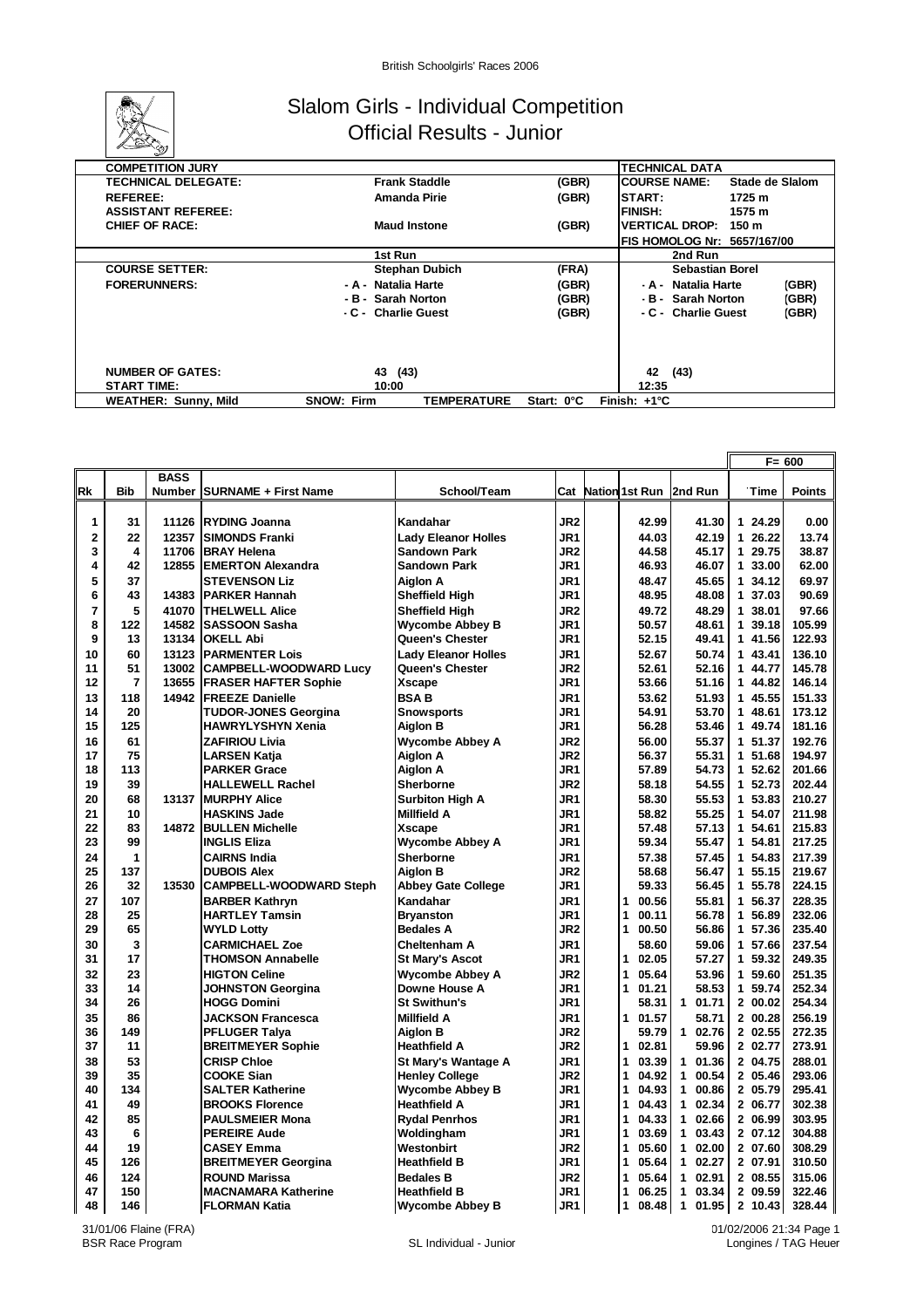|    |            |                               |                                                          |                                           |                        |                         |                            |          | $F = 600$     |
|----|------------|-------------------------------|----------------------------------------------------------|-------------------------------------------|------------------------|-------------------------|----------------------------|----------|---------------|
|    |            | <b>BASS</b>                   |                                                          |                                           |                        |                         |                            |          |               |
| Rk | <b>Bib</b> | Number                        | <b>SURNAME + First Name</b>                              | School/Team                               |                        |                         | Cat Nation 1st Run 2nd Run | Time     | <b>Points</b> |
| 49 | 91         |                               |                                                          | St Mary's Wantage A                       | JR1                    | $\mathbf{1}$<br>07.22   | 1 03.89                    | 2 11.11  | 333.28        |
| 50 | 48         |                               | <b>WELLER Emily</b>                                      |                                           | JR1                    | $\mathbf{1}$<br>05.94   | 1 05.32                    | 2 11.26  | 334.35        |
| 51 | 41         |                               | <b>RIGBY Isabella</b><br><b>GILLON-LIVESEY Alexandra</b> | <b>Millfield A</b><br>Cheltenham A        | JR1                    | 07.80<br>1              | $1\ 04.02$                 | 2 11.82  | 338.33        |
| 52 | 116        |                               | <b>MOSS Susannah</b>                                     | Downe House B                             | JR1                    | 1<br>08.70              | 1 06.73                    | 2 15.43  | 364.03        |
| 53 | 55         |                               | <b>HADSLEY-CHAPLIN Ella</b>                              | <b>St Mary's Ascot</b>                    | JR1                    | 15.72<br>1              | 100.24                     | 2 15.96  | 367.80        |
| 54 | 123        |                               | <b>FITZROY-STONE Alex</b>                                | <b>Millfield B</b>                        | JR1                    | 09.29<br>1              | 1 07.71                    | 2 17.00  | 375.20        |
| 55 | 72         |                               | <b>JUBB Lucy</b>                                         | <b>St George's Ascot</b>                  | JR <sub>2</sub>        | 1<br>10.81              | 1 06.75                    | 2 17.56  | 379.19        |
| 56 | 18         |                               | <b>ROBERTS Nathalie</b>                                  | <b>Wellington College</b>                 | JR <sub>2</sub>        | 1<br>10.07              | 1 08.05                    | 2 18.12  | 383.18        |
| 57 | 129        |                               | <b>RENNIE Jenna</b>                                      | St George's Edinburgh B                   | JR <sub>2</sub>        | 1<br>11.52              | 1 08.20                    | 2 19.72  | 394.57        |
| 58 | 101        |                               | <b>SKINNER Kate</b>                                      | <b>Bryanston</b>                          | JR <sub>1</sub>        | 1<br>11.03              | 1 08.85                    | 2 19.88  | 395.71        |
| 59 | 94         |                               | <b>LEESON Verity</b>                                     | <b>Wellington College</b>                 | JR1                    | 13.41<br>1              | 1 07.64                    | 2 21.05  | 404.03        |
| 60 | 56         |                               | <b>PROWSE Fenella</b>                                    | <b>Wellington College</b>                 | JR <sub>2</sub>        | 1.<br>12.05             | 1 10.17                    | 2 22.22  | 412.36        |
| 61 | 145        |                               | <b>BENNETT Alexandra</b>                                 | <b>Cheltenham B</b>                       | JR <sub>2</sub>        | 1<br>14.47              | 1 09.98                    | 2 24.45  | 428.24        |
| 62 | 120        |                               | <b>PAYNE Emma</b>                                        | St Mary's Wantage B                       | JR1                    | 1<br>14.74              | 1 10.88                    | 2 25.62  | 436.56        |
| 63 | 57         |                               | <b>EVANS Kim</b>                                         | Westonbirt                                | JR1                    | 1<br>13.67              | 1 13.45                    | 2 27.12  | 447.24        |
| 64 | 64         |                               | <b>COOPER Megan</b>                                      | <b>St Swithun's</b>                       | JR1                    | 15.02<br>1              | 1.12.17                    | 2 27.19  | 447.74        |
| 65 | 121        |                               | <b>NOONAN Victoria</b>                                   | Cheltenham B                              | JR1                    | 1<br>17.60              | 1 10.38                    | 2 27.98  | 453.36        |
| 66 | 67         |                               | <b>KENT Sophie</b>                                       | <b>St Mary's Calne A</b>                  | JR1                    | 30.47<br>1              | 59.51                      | 2 29.98  | 467.60        |
| 67 | 70         |                               | <b>NARICI Sarah</b>                                      | <b>Abbey Gate College</b>                 | JR1                    | 1<br>09.72              | 121.30                     | 2 31.02  | 475.00        |
| 68 | 128        |                               | <b>BUTCHER Sian</b>                                      | Downe House B                             | JR1                    | 17.95<br>1              | 1 14.16                    | 2, 32.11 | 482.76        |
| 69 | 141        |                               | <b>WALKERS Alison</b>                                    | St George's Edinburgh B                   | JR1                    | 16.93<br>1              | 1 15.91                    | 232.84   | 487.96        |
| 70 | 139        |                               | <b>BROCKLEHURST Camilla</b>                              | <b>St Mary's Calne B</b>                  | JR1                    | $\mathbf{1}$<br>23.71   | 1 15.61                    | 2 39.32  | 534.08        |
| 71 | 102        |                               | <b>NORRIS Charlie</b>                                    | <b>St Swithun's</b>                       | JR <sub>2</sub>        | 1<br>23.69              | 1 19.51                    | 2 43.20  | 561.70        |
| 72 | 135        |                               | <b>DAVIES Ffion</b>                                      | <b>Millfield B</b>                        | JR <sub>2</sub>        | 1<br>34.16              | 1 29.79                    | 3 03.95  | 709.41        |
| 73 | 110        |                               | <b>CRONAN Alexandra</b>                                  | <b>St George's Ascot</b>                  | JR1                    | $\overline{2}$<br>09.24 | 1 09.93                    | 3 19.17  | 817.75        |
| 74 | 115        |                               | <b>ORR-EWING Daisy</b>                                   | St Mary's Calne B                         | JR1                    | $\mathbf{2}$<br>21.38   | 1 11.29                    | 3 32.67  | 913.85        |
|    |            |                               |                                                          |                                           |                        |                         |                            |          |               |
|    |            | <b>DID NOT START 1ST RUN</b>  |                                                          |                                           |                        |                         |                            |          |               |
|    | 95         |                               | <b>SEEL Natasha</b>                                      | Westonbirt                                | JR1                    |                         |                            |          |               |
|    | 111<br>136 |                               | <b>SPURWAY Jocelyn</b><br><b>WYLD Alexandra</b>          | <b>Henley College</b><br><b>Bedales B</b> | JR <sub>2</sub><br>JR1 |                         |                            |          |               |
|    |            |                               |                                                          |                                           |                        |                         |                            |          |               |
|    |            | <b>DID NOT FINISH 1ST RUN</b> |                                                          |                                           |                        |                         |                            |          |               |
|    | 15         |                               | <b>CRISP Lara</b>                                        | St Mary's Wantage A                       | JR <sub>2</sub>        |                         |                            |          |               |
|    | 71         |                               | 30387 ROBERTSON Joanna                                   | St George's Edinburgh A                   | JR1                    |                         |                            |          |               |
|    | 80         |                               | 275015 DAVIS Hanne                                       | <b>Sandown Park</b>                       | JR <sub>2</sub>        |                         |                            |          |               |
|    |            | <b>DISQUALIFIED 1ST RUN</b>   |                                                          |                                           |                        |                         |                            |          |               |
|    | 2          |                               | 14900 LUCK Stacey                                        | <b>Hayes Secondary</b>                    | JR1                    | Gate 32                 |                            |          |               |
|    | 63         |                               | <b>PARRIS Hattie</b>                                     | <b>Bryanston</b>                          | JR1                    | Gate 24                 |                            |          |               |
|    |            | <b>DID NOT FINISH 2ND RUN</b> |                                                          |                                           |                        |                         |                            |          |               |
|    | 76         |                               | 11450 PHILLIPS Carly                                     | <b>Vikings</b>                            | JR <sub>1</sub>        |                         |                            |          |               |
|    |            | <b>DISQUALIFIED 2ND RUN</b>   |                                                          |                                           |                        |                         |                            |          |               |
|    | 34         |                               | <b>MICHAELS Casey</b>                                    | <b>St George's Ascot</b>                  | JR <sub>1</sub>        | Gate 8                  |                            |          |               |
|    | 73         |                               | <b>CROOKS Danielle</b>                                   | <b>Henley College</b>                     | JR <sub>2</sub>        | Gate 8                  |                            |          |               |
|    | 117        |                               | <b>ROY Imogen</b>                                        | St George's Edinburgh B                   | JR1                    | Gate 43                 |                            |          |               |

**The Technical Delegate Frank Staddle (GBR)**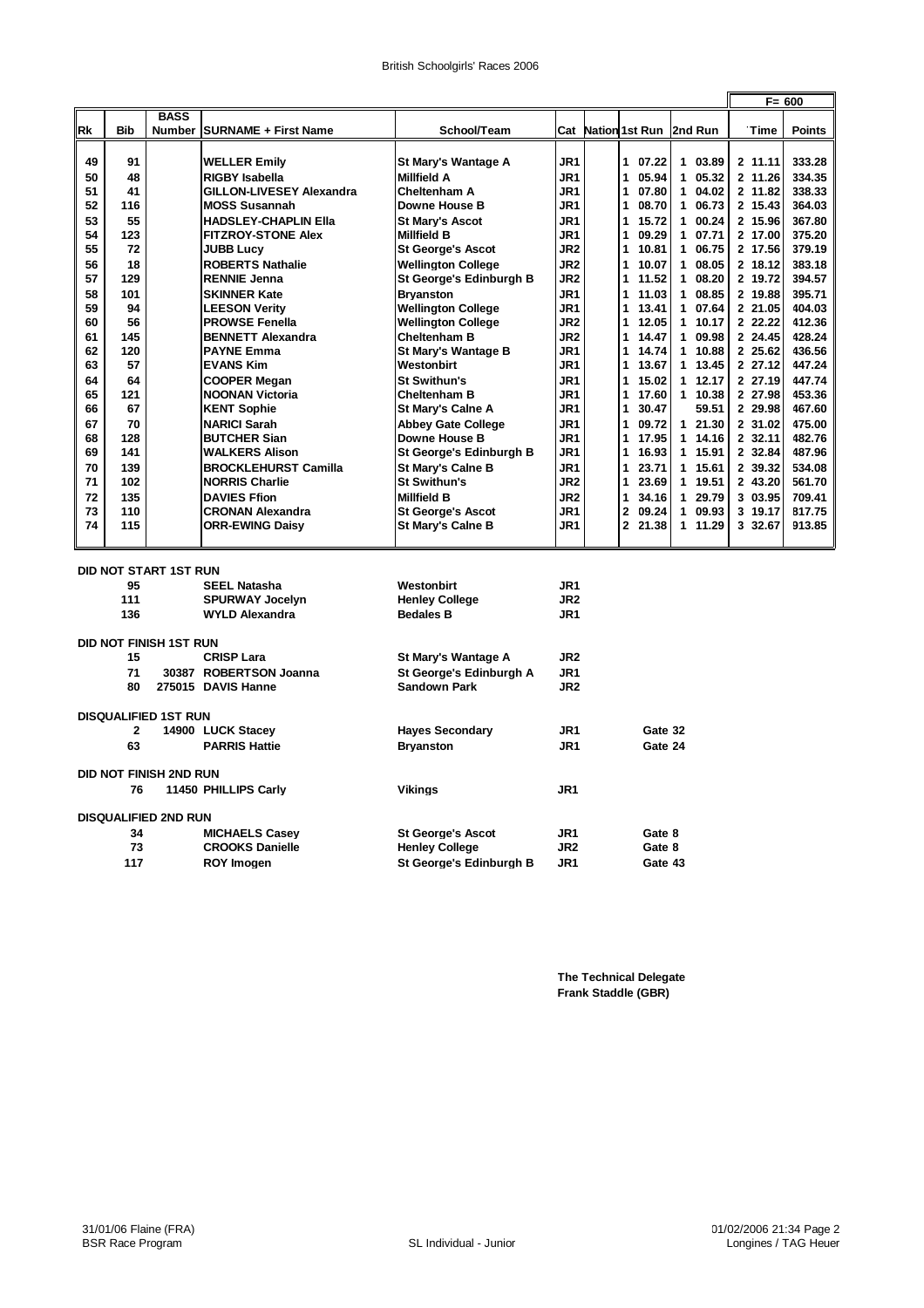| <b>Name of Event</b> |                           | British Schoolgirls' Races - SL Girls - Junior   |            |                    |               |                    |
|----------------------|---------------------------|--------------------------------------------------|------------|--------------------|---------------|--------------------|
| <b>Date</b>          |                           | 31 January 2006 Discipline<br>Slalom             | Name of TD |                    | Frank Staddle |                    |
|                      | The Best 10 at Finish     |                                                  |            |                    |               |                    |
| Result               | <b>Number</b>             | Name                                             | Nat        | <b>Seed Points</b> | Best 5        | <b>Race Points</b> |
| 1                    |                           | 11126 RYDING Joanna                              |            | 80.88              | 80.88         | 0.00               |
| $\overline{2}$       |                           | 12357 SIMONDS Franki                             |            | 96.42              | 96.42         | 13.74              |
| 3                    |                           | 11706 BRAY Helena                                |            | 112.26             | 112.26        | 38.87              |
| 4                    |                           | 12855 EMERTON Alexandra                          |            | 158.49             | 158.49        | 62.00              |
| 5                    |                           | 14383 PARKER Hannah                              |            | 178.60             |               |                    |
| 6                    |                           | 41070 THELWELL Alice                             |            | 170.31             | 170.31        | 97.66              |
| 7                    |                           | 14582 SASSOON Sasha                              |            | 276.25             |               |                    |
| 8                    |                           | 13134 OKELL Abi                                  |            | 239.60             |               |                    |
| $\boldsymbol{9}$     |                           | 13123 PARMENTER Lois                             |            | 274.71             |               |                    |
| 10                   |                           | 13002 CAMPBELL-WOODWARD Lucy                     |            | 239.79             |               |                    |
|                      |                           |                                                  |            |                    |               |                    |
|                      | The Best 5 at Start       |                                                  |            |                    |               |                    |
|                      | Number                    | Name                                             | <b>Nat</b> | <b>Seed Points</b> |               |                    |
|                      |                           | 11126 RYDING Joanna                              |            | 80.88              |               |                    |
|                      |                           | 12357 SIMONDS Franki                             |            | 96.42              |               |                    |
|                      |                           | 11706 BRAY Helena                                |            | 112.26             |               |                    |
|                      |                           | 12855 EMERTON Alexandra                          |            | 158.49             |               |                    |
|                      |                           | 41070 THELWELL Alice                             |            | 170.31             |               |                    |
| <b>Totals</b>        |                           |                                                  |            |                    |               |                    |
| (B)                  |                           | <b>BASS Points of Best 5 at Start</b>            |            | 618.36             |               |                    |
| (A)                  |                           | <b>BASS Points of Best 5 to Finish in Top 10</b> |            |                    | 618.36        |                    |
| (C)                  |                           | <b>RACE Points of Corresponding Competitors</b>  |            |                    |               | 212.27             |
|                      |                           |                                                  |            |                    |               |                    |
|                      | <b>Calculated Penalty</b> |                                                  |            |                    |               | <b>Penalty</b>     |
|                      |                           | (C)<br>(B)<br>(A)                                |            | Divide by 10       |               | <b>Applied</b>     |
|                      |                           | 212.27<br>618.36<br>618.36<br>$\div$             |            | 1024.45            |               | 102.45             |
|                      | <b>Category Adder</b>     |                                                  |            |                    |               | 0.00               |
|                      | <b>Correction Value</b>   |                                                  |            |                    |               | 0.00               |
|                      | <b>Applied Penalty</b>    |                                                  |            |                    |               | 102.45             |
|                      |                           |                                                  |            |                    |               |                    |
|                      | <b>Signature of TD</b>    |                                                  |            |                    | Number        |                    |

# **PENALTY CALCULATION**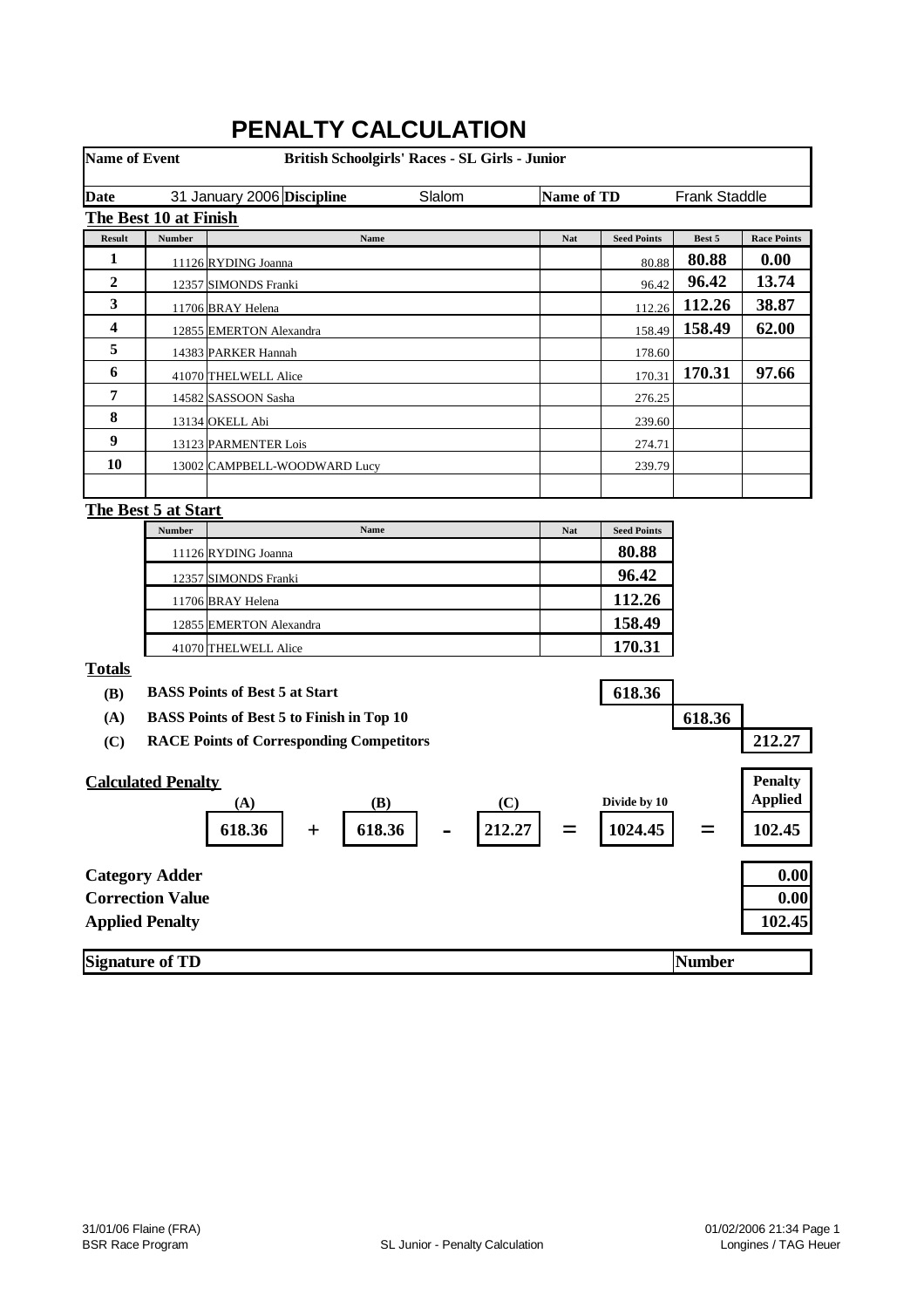

### Slalom Girls - Individual Competition Official Ranking

| <b>COMPETITION JURY</b>     |                                         |            | <b>TECHNICAL DATA</b>                          |
|-----------------------------|-----------------------------------------|------------|------------------------------------------------|
| <b>TECHNICAL DELEGATE:</b>  | <b>Frank Staddle</b>                    | (GBR)      | <b>ICOURSE NAME:</b><br><b>Stade de Slalom</b> |
| <b>REFEREE:</b>             | Amanda Pirie                            | (GBR)      | <b>START:</b><br>1725 m                        |
| <b>ASSISTANT REFEREE:</b>   |                                         |            | <b>FINISH:</b><br>1575 m                       |
| <b>CHIEF OF RACE:</b>       | <b>Maud Instone</b>                     | (GBR)      | <b>IVERTICAL DROP:</b><br>150 m                |
|                             |                                         |            | FIS HOMOLOG Nr:<br>5657/167/00                 |
|                             | 1st Run                                 |            | 2nd Run                                        |
| <b>COURSE SETTER:</b>       | <b>Stephan Dubich</b>                   | (FRA)      | <b>Sebastian Borel</b>                         |
| <b>FORERUNNERS:</b>         | - A - Natalia Harte                     | (GBR)      | (GBR)<br>- A - Natalia Harte                   |
|                             | - B - Sarah Norton                      | (GBR)      | (GBR)<br>- B - Sarah Norton                    |
|                             | - C - Charlie Guest                     | (GBR)      | (GBR)<br>- C - Charlie Guest                   |
|                             |                                         |            |                                                |
|                             |                                         |            |                                                |
|                             |                                         |            |                                                |
| <b>NUMBER OF GATES:</b>     | 43 (43)                                 |            | 42 (43)                                        |
| <b>START TIME:</b>          | 10:00                                   |            | 12:35                                          |
| <b>WEATHER: Sunny, Mild</b> | <b>SNOW: Firm</b><br><b>TEMPERATURE</b> | Start: 0°C | Finish: $+1^{\circ}C$                          |

|                |            |             |                               |                            |                 |                       |         |             | $F = 600$     |
|----------------|------------|-------------|-------------------------------|----------------------------|-----------------|-----------------------|---------|-------------|---------------|
|                |            | <b>BASS</b> |                               |                            |                 |                       |         |             |               |
| <b>Rk</b>      | <b>Bib</b> |             | Number SURNAME + First Name   | School/Team                | Cat             | Nation 1st Run        | 2nd Run | <b>Time</b> | <b>Points</b> |
|                |            |             |                               |                            |                 |                       |         |             |               |
| 1              | 31         |             | 11126 RYDING Joanna           | Kandahar                   | JR <sub>2</sub> | 42.99                 | 41.30   | 1 24.29     | 0.00          |
| $\overline{2}$ | 22         |             | 12357 SIMONDS Franki          | <b>Lady Eleanor Holles</b> | JR1             | 44.03                 | 42.19   | 1 26.22     | 13.74         |
| 3              | 33         |             | 30452 RENNIE Amanda           | St George's Edinburgh A    | CH <sub>2</sub> | 45.37                 | 44.07   | 1 29.44     | 36.66         |
| 4              | 4          |             | 11706 BRAY Helena             | <b>Sandown Park</b>        | JR <sub>2</sub> | 44.58                 | 45.17   | 1 29.75     | 38.87         |
| 5              | 42         |             | 12855 EMERTON Alexandra       | <b>Sandown Park</b>        | JR <sub>1</sub> | 46.93                 | 46.07   | 1 33.00     | 62.00         |
| 6              | 38         |             | 13454 PALFREY Elizabeth       | Vikings                    | CH <sub>2</sub> | 49.62                 | 43.99   | 1 33.61     | 66.34         |
| $\overline{7}$ | 37         |             | <b>STEVENSON Liz</b>          | Aiglon A                   | JR1             | 48.47                 | 45.65   | 1 34.12     | 69.97         |
| 8              | 43         |             | 14383 PARKER Hannah           | <b>Sheffield High</b>      | JR1             | 48.95                 | 48.08   | 1 37.03     | 90.69         |
| 9              | 5          |             | 41070 THELWELL Alice          | <b>Sheffield Hiah</b>      | JR <sub>2</sub> | 49.72                 | 48.29   | 1 38.01     | 97.66         |
| 10             | 12         |             | 13766 EVANS Emily             | Rochester Grammer          | CH <sub>1</sub> | 49.81                 | 48.28   | 1 38.09     | 98.23         |
| 11             | 122        |             | 14582 SASSOON Sasha           | <b>Wycombe Abbey B</b>     | JR1             | 50.57                 | 48.61   | 1 39.18     | 105.99        |
| 12             | 59         |             | 30517 MORAN Alexandria        | <b>BSAA</b>                | CH <sub>2</sub> | 50.47                 | 49.96   | 1 40.43     | 114.89        |
| 13             | 13         |             | 13134 OKELL Abi               | Queen's Chester            | JR1             | 52.15                 | 49.41   | 1 41.56     | 122.93        |
| 14             | 98         |             | 13027 DIXON Kirsty            | <b>Lady Eleanor Holles</b> | CH <sub>2</sub> | 51.02                 | 51.12   | 1 42.14     | 127.06        |
| 15             | 69         |             | 4944 HATCHER Kirsty           | Kandahar                   | CH <sub>2</sub> | 52.98                 | 50.29   | 1 43.27     | 135.10        |
| 16             | 60         |             | 13123 PARMENTER Lois          | <b>Lady Eleanor Holles</b> | JR1             | 52.67                 | 50.74   | 1 43.41     | 136.10        |
| 17             | 51         |             | 13002 CAMPBELL-WOODWARD Lucy  | Queen's Chester            | JR <sub>2</sub> | 52.61                 | 52.16   | 1 44.77     | 145.78        |
| 18             | 7          |             | 13655 FRASER HAFTER Sophie    | Xscape                     | JR1             | 53.66                 | 51.16   | 1 44.82     | 146.14        |
| 19             | 118        |             | 14942 FREEZE Danielle         | <b>BSAB</b>                | JR1             | 53.62                 | 51.93   | 1 45.55     | 151.33        |
| 20             | 106        |             | 13814 GREENHALGH Eloise       | <b>Surbiton High A</b>     | CH <sub>1</sub> | 53.44                 | 53.31   | 1 46.75     | 159.88        |
| 21             | 20         |             | <b>TUDOR-JONES Georgina</b>   | <b>Snowsports</b>          | JR1             | 54.91                 | 53.70   | 1 48.61     | 173.12        |
| 22             | 30         |             | 12570 ALLDRIDGE Amanda        | <b>Surbiton High A</b>     | CH <sub>2</sub> | 1 05.39               | 43.39   | 1 48.78     | 174.33        |
| 23             | 96         |             | 13840 HUGHES Rachel           | <b>Snowsports</b>          | CH <sub>2</sub> | 56.17                 | 53.05   | 1 49.22     | 177.46        |
| 24             | 40         |             | 14901 LUCK Georgia            | <b>Hayes Secondary</b>     | CH <sub>2</sub> | 55.32                 | 53.93   | 1 49.25     | 177.67        |
| 25             | 125        |             | HAWRYLYSHYN Xenia             | <b>Aiglon B</b>            | JR <sub>1</sub> | 56.28                 | 53.46   | 1 49.74     | 181.16        |
| 26             | 8          |             | 17396 DUPRAZ Isabelle         | <b>DHO</b>                 | CH <sub>2</sub> | 56.49                 | 53.32   | 1 49.81     | 181.66        |
| 27             | 61         |             | <b>ZAFIRIOU Livia</b>         | <b>Wycombe Abbey A</b>     | JR <sub>2</sub> | 56.00                 | 55.37   | 1 51.37     | 192.76        |
| 28             | 75         |             | <b>LARSEN Katja</b>           | <b>Aiglon A</b>            | JR <sub>2</sub> | 56.37                 | 55.31   | 1 51.68     | 194.97        |
| 29             | 81         |             | 14381 PARKER Heidi            | <b>Sheffield High</b>      | CH <sub>2</sub> | 56.74                 | 55.21   | 1 51.95     | 196.89        |
| 30             | 113        |             | <b>PARKER Grace</b>           | <b>Aiglon A</b>            | JR1             | 57.89                 | 54.73   | 1 52.62     | 201.66        |
| 31             | 39         |             | <b>HALLEWELL Rachel</b>       | <b>Sherborne</b>           | JR <sub>2</sub> | 58.18                 | 54.55   | 1 52.73     | 202.44        |
| 32             | 68         |             | 13137 MURPHY Alice            | <b>Surbiton High A</b>     | JR1             | 58.30                 | 55.53   | 1 53.83     | 210.27        |
| 33             | 10         |             | <b>HASKINS Jade</b>           | <b>Millfield A</b>         | JR <sub>1</sub> | 58.82                 | 55.25   | 1 54.07     | 211.98        |
| 34             | 46         |             | 17399 DUPRAZ Caroline         | <b>DHO</b>                 | CH <sub>2</sub> | 59.02                 | 55.54   | 1 54.56     | 215.47        |
| 35             | 83         |             | 14872 BULLEN Michelle         | Xscape                     | JR1             | 57.48                 | 57.13   | 1 54.61     | 215.83        |
| 36             | 99         |             | <b>INGLIS Eliza</b>           | <b>Wycombe Abbey A</b>     | JR1             | 59.34                 | 55.47   | 1 54.81     | 217.25        |
| 37             | 1          |             | <b>CAIRNS India</b>           | <b>Sherborne</b>           | JR <sub>1</sub> | 57.38                 | 57.45   | 1 54.83     | 217.39        |
| 38             | 137        |             | <b>DUBOIS Alex</b>            | <b>Aiglon B</b>            | JR <sub>2</sub> | 58.68                 | 56.47   | 1 55.15     | 219.67        |
| 39             | 89         |             | LOMAX Imogen                  | Queen's Chester            | CH <sub>2</sub> | 58.87                 | 56.74   | 1 55.61     | 222.94        |
| 40             | 32         |             | 13530 CAMPBELL-WOODWARD Steph | <b>Abbey Gate College</b>  | JR1             | 59.33                 | 56.45   | 1 55.78     | 224.15        |
| 41             | 107        |             | <b>BARBER Kathryn</b>         | Kandahar                   | JR1             | 1 00.56               | 55.81   | 1 56.37     | 228.35        |
| 42             | 52         |             | 17276 VAN DE WEIL Piera       | Downe House A              | CH <sub>1</sub> | 59.49                 | 57.17   | 1 56.66     | 230.42        |
| 43             | 25         |             | <b>HARTLEY Tamsin</b>         | <b>Bryanston</b>           | JR1             | 00.11<br>1            | 56.78   | 1 56.89     | 232.06        |
| 44             | 65         |             | <b>WYLD Lottv</b>             | <b>Bedales A</b>           | JR <sub>2</sub> | 1 00.50               | 56.86   | 1 57.36     | 235.40        |
| 45             | 88         |             | 14713 ASKEW Alexandra         | <b>Rochester Grammer</b>   | CH <sub>2</sub> | 59.97                 | 57.68   | 1 57.65     | 237.47        |
| 46             | 3          |             | <b>CARMICHAEL Zoe</b>         | Cheltenham A               | JR1             | 58.60                 | 59.06   | 1 57.66     | 237.54        |
| 47             | 130        |             | 30664 ANGUS Kate              | <b>BSAB</b>                | CH <sub>1</sub> | $\mathbf{1}$<br>00.32 | 58.66   | 1 58.98     | 246.93        |
| 48             | 17         |             | <b>THOMSON Annabelle</b>      | <b>St Mary's Ascot</b>     | JR1             | 102.05                | 57.27   | 159.32      | 249.35        |

31/01/06 / Flaine (FRA)<br>BSR Race Program

01/02/2006 21:30 Page 1 Longines /. TAG Heuer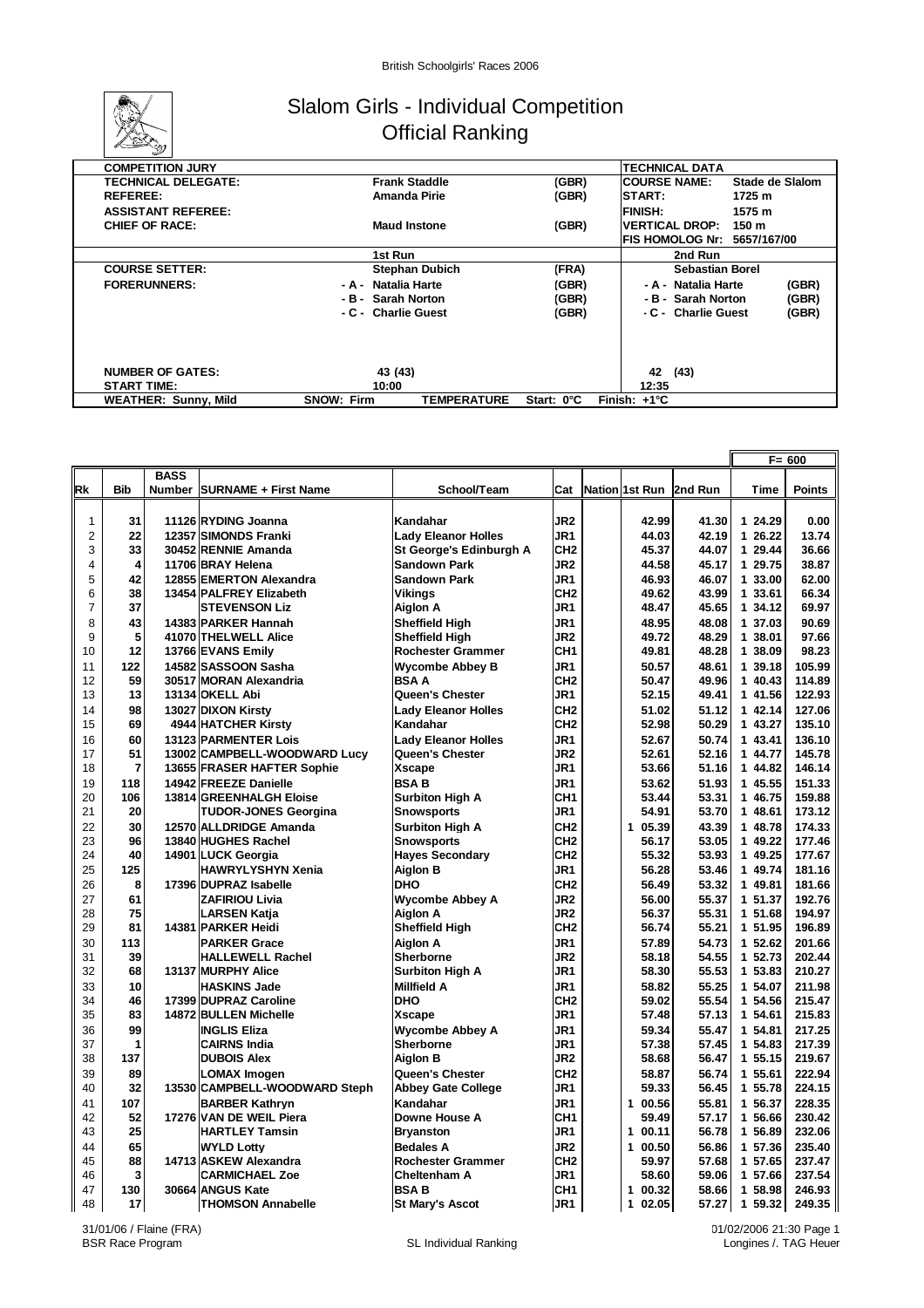|            |           |               |                                                             |                                                  |                                    |                                     |                                     |                    | $F = 600$        |
|------------|-----------|---------------|-------------------------------------------------------------|--------------------------------------------------|------------------------------------|-------------------------------------|-------------------------------------|--------------------|------------------|
|            |           | <b>BASS</b>   |                                                             |                                                  |                                    |                                     |                                     |                    |                  |
| Rk         | Bib       | <b>Number</b> | <b>SURNAME + First Name</b>                                 | School/Team                                      | Cat                                | Nation 1st Run                      | 2nd Run                             | Time               | <b>Points</b>    |
| 49         | 23        |               | <b>HIGTON Celine</b>                                        | <b>Wycombe Abbey A</b>                           | JR2                                | 1 05.64                             | 53.96                               | 1 59.60            | 251.35           |
| 50         | 14        |               | <b>JOHNSTON Georgina</b>                                    | Downe House A                                    | JR1                                | 01.21<br>$\mathbf{1}$               | 58.53                               | 1 59.74            | 252.34           |
| 51         | 26        |               | <b>HOGG Domini</b>                                          | <b>St Swithun's</b>                              | JR1                                | 58.31                               | $\mathbf{1}$<br>01.71               | 2 00.02            | 254.34           |
| 52         | 86        |               | <b>JACKSON Francesca</b>                                    | <b>Millfield A</b>                               | JR1                                | 01.57<br>1                          | 58.71                               | 2 00.28            | 256.19           |
| 53         | 105       |               | <b>KENT Clementine</b>                                      | <b>St Mary's Calne A</b>                         | CH <sub>2</sub>                    | 02.03<br>1                          | 59.04                               | 2 01.07            | 261.81           |
| 54         | 149       |               | <b>PFLUGER Talya</b>                                        | <b>Aiglon B</b>                                  | JR <sub>2</sub>                    | 59.79                               | $\mathbf{1}$<br>02.76               | 2 02.55            | 272.35           |
| 55<br>56   | 11<br>97  |               | <b>BREITMEYER Sophie</b><br>HARTLEY Ella                    | <b>Heathfield A</b><br><b>BSAA</b>               | JR2<br>CH <sub>1</sub>             | $\mathbf{1}$<br>02.81<br>03.45<br>1 | 59.96<br>59.58                      | 2 02.77<br>2 03.03 | 273.91<br>275.76 |
| 57         | 29        |               | <b>THOMPSON Hannah</b>                                      | <b>St Mary's Calne A</b>                         | CH <sub>2</sub>                    | 1<br>02.82                          | 00.75<br>$\mathbf{1}$               | 2 03.57            | 279.61           |
| 58         | 62        |               | <b>TURNER Julia</b>                                         | <b>St Paul's</b>                                 | CH <sub>2</sub>                    | 03.61<br>1                          | 00.59<br>$\mathbf{1}$               | 2 04.20            | 284.09           |
| 59         | 53        |               | <b>CRISP Chloe</b>                                          | St Mary's Wantage A                              | JR1                                | 1<br>03.39                          | 01.36<br>1                          | 2 04.75            | 288.01           |
| 60         | 143       |               | 17413 POCOCK Emily                                          | <b>Surbiton High B</b>                           | CH <sub>2</sub>                    | 1<br>04.47                          | 00.65<br>$\mathbf{1}$               | 2 05.12            | 290.64           |
| 61         | 112       |               | 17377 SMITH Harriet                                         | South Hampstead High                             | CH <sub>2</sub>                    | 04.01<br>1                          | 01.42<br>1                          | 2 05.43            | 292.85           |
| 62         | 35        |               | <b>COOKE Sian</b>                                           | <b>Henley College</b>                            | JR <sub>2</sub>                    | 1<br>04.92                          | 00.54<br>1                          | 2 05.46            | 293.06           |
| 63<br>64   | 134<br>77 |               | <b>SALTER Katherine</b><br><b>PALMER Emily</b>              | <b>Wycombe Abbey B</b><br><b>Sherborne</b>       | JR1<br>CH <sub>2</sub>             | 04.93<br>1<br>1<br>03.70            | 00.86<br>1<br>02.10<br>1            | 2 05.79<br>2 05.80 | 295.41<br>295.48 |
| 65         | 78        |               | 17431 ILLEWELLYN Joanna                                     | <b>Hayes Secondary</b>                           | CH <sub>2</sub>                    | 04.49<br>1                          | 01.77<br>1                          | 2 06.26            | 298.75           |
| 66         | 49        |               | <b>BROOKS Florence</b>                                      | <b>Heathfield A</b>                              | JR1                                | 1<br>04.43                          | 02.34<br>1                          | 2 06.77            | 302.38           |
| 67         | 85        |               | <b>PAULSMEIER Mona</b>                                      | <b>Rydal Penrhos</b>                             | JR1                                | 1<br>04.33                          | 1<br>02.66                          | 2 06.99            | 303.95           |
| 68         | 6         |               | <b>PEREIRE Aude</b>                                         | Woldingham                                       | JR1                                | 1<br>03.69                          | 03.43<br>1                          | 2 07.12            | 304.88           |
| 69         | 19        |               | CASEY Emma                                                  | Westonbirt                                       | JR2                                | 1<br>05.60                          | 1<br>02.00                          | 2 07.60            | 308.29           |
| 70<br>71   | 126<br>87 |               | <b>BREITMEYER Georgina</b>                                  | <b>Heathfield B</b>                              | JR1<br>CH <sub>2</sub>             | 1<br>05.64<br>1<br>05.80            | 02.27<br>1<br>02.12<br>$\mathbf{1}$ | 2 07.91<br>2 07.92 | 310.50<br>310.57 |
| 72         | 108       |               | <b>KREFTING Natasha</b><br><b>GARDNER STOCKLEY Georgina</b> | <b>Heathfield A</b><br><b>Abbey Gate College</b> | CH <sub>1</sub>                    | 06.08<br>1                          | 02.19<br>1                          | 2 08.27            | 313.06           |
| 73         | 124       |               | <b>ROUND Marissa</b>                                        | <b>Bedales B</b>                                 | JR <sub>2</sub>                    | 1<br>05.64                          | 02.91<br>1                          | 2 08.55            | 315.06           |
| 74         | 24        |               | <b>KALDERON Rebecca</b>                                     | <b>St Paul's</b>                                 | CH <sub>2</sub>                    | 59.47                               | 09.57<br>1                          | 2 09.04            | 318.54           |
| 75         | 144       |               | <b>NAPIER Phoebe</b>                                        | St Mary's Wantage B                              | CH <sub>2</sub>                    | 06.75<br>1                          | 02.78<br>$\mathbf{1}$               | 2 09.53            | 322.03           |
| 76         | 150       |               | <b>MACNAMARA Katherine</b>                                  | <b>Heathfield B</b>                              | JR1                                | 1<br>06.25                          | 03.34<br>1                          | 2 09.59            | 322.46           |
| 77         | 109       |               | <b>VEVERS Alexandra</b>                                     | St George's Edinburgh A                          | CH <sub>2</sub>                    | 08.24<br>1                          | 01.83<br>1                          | 2 10.07            | 325.87           |
| 78<br>79   | 93<br>146 |               | <b>AGNEW Clarissa</b><br><b>FLORMAN Katia</b>               | <b>St Mary's Ascot</b>                           | CH <sub>2</sub><br>JR1             | 1<br>05.91<br>1<br>08.48            | 1<br>04.19<br>01.95<br>1            | 2 10.10<br>2 10.43 | 326.09<br>328.44 |
| 80         | 91        |               | <b>WELLER Emily</b>                                         | <b>Wycombe Abbey B</b><br>St Mary's Wantage A    | JR1                                | 07.22<br>1                          | 03.89<br>1                          | 2 11.11            | 333.28           |
| 81         | 48        |               | RIGBY Isabella                                              | <b>Millfield A</b>                               | JR1                                | 05.94<br>1                          | 05.32<br>1                          | 2 11.26            | 334.35           |
| 82         | 41        |               | GILLON-LIVESEY Alexandra                                    | Cheltenham A                                     | JR1                                | 1<br>07.80                          | 1<br>04.02                          | 2 11.82            | 338.33           |
| 83         | 132       |               | <b>BOWRING Charlotte</b>                                    | St Mary's Wantage B                              | CH <sub>2</sub>                    | 1<br>09.17                          | 1<br>04.49                          | 2 13.66            | 351.43           |
| 84         | 103       |               | 30658 REEKIE Florence                                       | <b>Bedales A</b>                                 | CH <sub>2</sub>                    | 1<br>11.89                          | 01.81<br>1                          | 2 13.70            | 351.71           |
| 85         | 116       |               | <b>MOSS Susannah</b>                                        | Downe House B<br><b>BSAB</b>                     | JR1<br>CH <sub>1</sub>             | 1<br>08.70                          | 06.73<br>1                          | 2 15.43            | 364.03           |
| 86<br>87   | 142<br>55 |               | 17686 BUCHANAN Alexandra<br><b>HADSLEY-CHAPLIN EIIa</b>     | <b>St Mary's Ascot</b>                           | JR1                                | 09.96<br>1<br>15.72<br>$\mathbf{1}$ | 05.80<br>1<br>00.24<br>1            | 2 15.76<br>2 15.96 | 366.38<br>367.80 |
| 88         | 28        |               | <b>BELL Hollie</b>                                          | King's Hall                                      | CH <sub>1</sub>                    | 09.41<br>1                          | 06.93<br>1                          | 2 16.34            | 370.51           |
| 89         | 104       |               | BELL Milla                                                  | King's Hall                                      | CH <sub>1</sub>                    | 08.12<br>1                          | 08.32<br>1                          | 2 16.44            | 371.22           |
| 90         | 123       |               | <b>FITZROY-STONE Alex</b>                                   | <b>Millfield B</b>                               | JR1                                | 09.29<br>1                          | 1<br>07.71                          | 2 17.00            | 375.20           |
| 91         | 72        |               | <b>JUBB Lucy</b>                                            | <b>St George's Ascot</b>                         | JR <sub>2</sub>                    | 10.81<br>1                          | 06.75<br>1                          | 2 17.56            | 379.19           |
| 92         | 131       |               | 17286 WILLIS Katie                                          | <b>Surbiton High B</b>                           | CH <sub>1</sub>                    | 1<br>09.77                          | 08.04<br>1                          | 2 17.81            | 380.97           |
| 93<br>94   | 18<br>44  |               | <b>ROBERTS Nathalie</b><br><b>LINTOTT Lucinda</b>           | <b>Wellington College</b><br>Woldingham          | JR <sub>2</sub><br>CH <sub>2</sub> | 1<br>10.07<br>1 10.85               | 08.05<br>1<br>1<br>08.16            | 2 18.12<br>2 19.01 | 383.18<br>389.51 |
| 95         | 129       |               | <b>RENNIE Jenna</b>                                         | St George's Edinburgh B                          | JR <sub>2</sub>                    | 1<br>11.52                          | 08.20<br>1                          | 2 19.72            | 394.57           |
| 96         | 101       |               | <b>SKINNER Kate</b>                                         | <b>Brvanston</b>                                 | JR1                                | $\mathbf{1}$<br>11.03               | 08.85<br>1                          | 2 19.88            | 395.71           |
| 97         | 94        |               | <b>LEESON Verity</b>                                        | <b>Wellington College</b>                        | JR1                                | 13.41<br>1                          | 07.64<br>1                          | 2 21.05            | 404.03           |
| 98         | 56        |               | <b>PROWSE Fenella</b>                                       | <b>Wellington College</b>                        | JR <sub>2</sub>                    | 12.05<br>$\mathbf{1}$               | 10.17<br>1                          | 2 22.22            | 412.36           |
| 99         | 127       |               | <b>PORTER Sophie</b>                                        | <b>St Mary's Calne B</b>                         | CH <sub>2</sub>                    | 1<br>12.30                          | 09.94<br>1                          | 2 22.24            | 412.50           |
| 100        | 119       |               | 13775 MURPHY Emily                                          | <b>Surbiton High B</b>                           | CH <sub>1</sub>                    | 12.68<br>1                          | 09.61<br>1                          | 2 22.29<br>2 23.36 | 412.86           |
| 101<br>102 | 79<br>145 |               | <b>TAYLOR Ophelia</b><br><b>BENNETT Alexandra</b>           | Cheltenham A<br><b>Cheltenham B</b>              | CH <sub>1</sub><br>JR <sub>2</sub> | $\mathbf{1}$<br>12.02<br>14.47<br>1 | 11.34<br>1<br>09.98<br>1            | 2 24.45            | 420.48<br>428.24 |
| 103        | 120       |               | <b>PAYNE Emma</b>                                           | St Mary's Wantage B                              | JR1                                | 1 14.74                             | 10.88<br>1                          | 2 25.62            | 436.56           |
| 104        | 114       |               | <b>TAYLOR Jasmin</b>                                        | <b>Vikings</b>                                   | CH <sub>1</sub>                    | 1<br>25.81                          | 00.16<br>1                          | 2 25.97            | 439.06           |
| 105        | 133       |               | <b>WALKER Rebecca</b>                                       | <b>Cheltenham B</b>                              | CH <sub>2</sub>                    | 1 15.81                             | 10.48<br>1                          | 2 26.29            | 441.33           |
| 106        | 57        |               | <b>EVANS Kim</b>                                            | Westonbirt                                       | JR1                                | 1<br>13.67                          | 13.45<br>1                          | 2 27.12            | 447.24           |
| 107        | 64        |               | COOPER Megan                                                | <b>St Swithun's</b>                              | JR1                                | 1<br>15.02                          | 12.17<br>1                          | 2 27.19            | 447.74           |
| 108<br>109 | 121<br>67 |               | <b>NOONAN Victoria</b><br><b>KENT Sophie</b>                | <b>Cheltenham B</b><br><b>St Mary's Calne A</b>  | JR1<br>JR1                         | 17.60<br>1<br>1<br>30.47            | 1 10.38<br>59.51                    | 2 27.98<br>2 29.98 | 453.36<br>467.60 |
| 110        | 70        |               | <b>NARICI Sarah</b>                                         | <b>Abbey Gate College</b>                        | JR1                                | 1<br>09.72                          | 21.30<br>$\mathbf{1}$               | 2 31.02            | 475.00           |
| 111        | 148       |               | <b>WETHERILL Daisy</b>                                      | <b>Bedales B</b>                                 | CH <sub>2</sub>                    | 1<br>16.54                          | 1<br>15.12                          | 2 31.66            | 479.56           |
| 112        | 128       |               | <b>BUTCHER Sian</b>                                         | Downe House B                                    | JR1                                | $\mathbf{1}$<br>17.95               | 14.16<br>1                          | 2 32.11            | 482.76           |
| 113        | 141       |               | <b>WALKERS Alison</b>                                       | St George's Edinburgh B                          | JR1                                | 16.93<br>1                          | 15.91<br>1                          | 2 32.84            | 487.96           |
| 114        | 66        |               | NASH Virginia                                               | King's Hall                                      | CH <sub>2</sub>                    | 1<br>10.76                          | 23.07<br>1                          | 2 33.83            | 495.01           |
| 115<br>116 | 58<br>139 |               | <b>CLAUSON Alexandra</b><br><b>BROCKLEHURST Camilla</b>     | <b>Snowsports</b>                                | CH <sub>2</sub><br>JR1             | 1<br>20.96<br>23.71<br>1            | 14.83<br>1<br>15.61<br>1            | 2 35.79<br>2 39.32 | 508.96<br>534.08 |
| 117        | 82        |               | <b>MORTON Lauren</b>                                        | <b>St Mary's Calne B</b><br>Woldingham           | CH <sub>2</sub>                    | 29.26<br>1                          | 13.00<br>1                          | 2 42.26            | 555.01           |
| 118        | 102       |               | <b>NORRIS Charlie</b>                                       | <b>St Swithun's</b>                              | JR <sub>2</sub>                    | 1<br>23.69                          | 1<br>19.51                          | 2<br>43.20         | 561.70           |
| 119        | 135       |               | <b>DAVIES Ffion</b>                                         | <b>Millfield B</b>                               | JR2                                | 1<br>34.16                          | 1<br>29.79                          | 3 03.95            | 709.41           |
| 120        | 110       |               | <b>CRONAN Alexandra</b>                                     | <b>St George's Ascot</b>                         | JR1                                | 2 09.24                             | 09.93<br>1                          | 3 19.17            | 817.75           |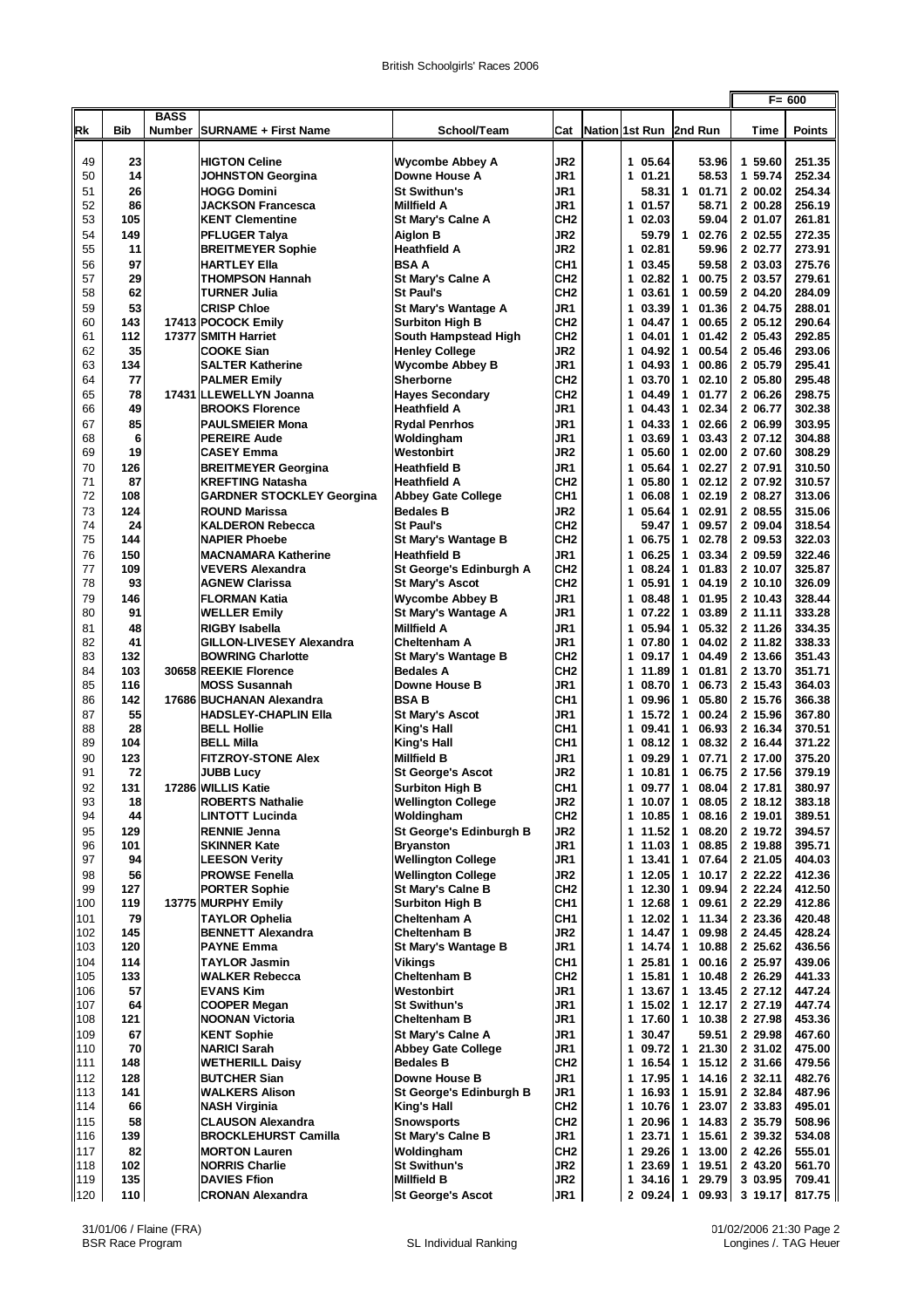|     |                        |                               |                              |                            |                 |                       |  |         |  |         |  |         | $F = 600$     |
|-----|------------------------|-------------------------------|------------------------------|----------------------------|-----------------|-----------------------|--|---------|--|---------|--|---------|---------------|
|     |                        | <b>BASS</b>                   |                              |                            |                 |                       |  |         |  |         |  |         |               |
| Rk  | <b>Bib</b>             | Number                        | <b>SURNAME + First Name</b>  | School/Team                | Cat             | <b>Nation 1st Run</b> |  |         |  | 2nd Run |  | Time    | <b>Points</b> |
|     |                        |                               |                              |                            |                 |                       |  |         |  |         |  |         |               |
| 121 | 115                    |                               | <b>ORR-EWING Daisy</b>       | <b>St Mary's Calne B</b>   | JR <sub>1</sub> |                       |  | 2 21.38 |  | 1 11.29 |  | 3 32.67 | 913.85        |
|     |                        | <b>DID NOT START 1ST RUN</b>  |                              |                            |                 |                       |  |         |  |         |  |         |               |
|     | 95                     |                               | <b>SEEL Natasha</b>          | Westonbirt                 | JR1             |                       |  |         |  |         |  |         |               |
|     | 111                    |                               | <b>SPURWAY Jocelyn</b>       | <b>Henley College</b>      | JR <sub>2</sub> |                       |  |         |  |         |  |         |               |
|     | 136                    |                               | <b>WYLD Alexandra</b>        | <b>Bedales B</b>           | JR <sub>1</sub> |                       |  |         |  |         |  |         |               |
|     | 147                    |                               | <b>COATES Beatrix</b>        | Millfield B                | CH <sub>2</sub> |                       |  |         |  |         |  |         |               |
|     |                        |                               |                              |                            |                 |                       |  |         |  |         |  |         |               |
|     | DID NOT FINISH 1ST RUN |                               |                              |                            |                 |                       |  |         |  |         |  |         |               |
|     | 15                     |                               | <b>CRISP Lara</b>            | <b>St Marv's Wantage A</b> | JR <sub>2</sub> |                       |  |         |  |         |  |         |               |
|     | 16                     |                               | <b>DONZEL Myrtille</b>       | <b>CdS Flaine</b>          | CH <sub>1</sub> |                       |  |         |  |         |  |         |               |
|     | 21                     |                               | 14351 JESSE Charlotte        | <b>BSAA</b>                | CH <sub>1</sub> |                       |  |         |  |         |  |         |               |
|     | 45                     | 13711                         | <b>ESPINOSA Stephanie</b>    | <b>Xscape</b>              | CH <sub>1</sub> |                       |  |         |  |         |  |         |               |
|     | 71                     |                               | 30387 ROBERTSON Joanna       | St George's Edinburgh A    | JR1             |                       |  |         |  |         |  |         |               |
|     | 80                     |                               | 275015 DAVIS Hanne           | <b>Sandown Park</b>        | JR <sub>2</sub> |                       |  |         |  |         |  |         |               |
|     | 92                     |                               | <b>FOURNIER BIDOZ Flora</b>  | <b>CdS Flaine</b>          | CH <sub>1</sub> |                       |  |         |  |         |  |         |               |
|     | 138                    |                               | <b>BROOKS Lily</b>           | Heathfield B               | CH <sub>2</sub> |                       |  |         |  |         |  |         |               |
|     |                        | <b>DISQUALIFIED 1ST RUN</b>   |                              |                            |                 |                       |  |         |  |         |  |         |               |
|     | $\mathbf{2}$           |                               | 14900 LUCK Stacey            | <b>Hayes Secondary</b>     | JR1             |                       |  | Gate 32 |  |         |  |         |               |
|     | 54                     |                               | <b>MIRADOLI Romane</b>       | <b>CdS Flaine</b>          | CH <sub>1</sub> |                       |  | Gate 11 |  |         |  |         |               |
|     | 63                     |                               | <b>PARRIS Hattie</b>         | Bryanston                  | JR1             |                       |  | Gate 24 |  |         |  |         |               |
|     |                        | <b>DID NOT FINISH 2ND RUN</b> |                              |                            |                 |                       |  |         |  |         |  |         |               |
|     | 36                     |                               | 17378 SMITH Stephanie        | South Hampstead High       | CH <sub>1</sub> |                       |  |         |  |         |  |         |               |
|     | 27                     |                               | 17171 WYLD Rachel            | <b>Bedales A</b>           | CH <sub>2</sub> |                       |  |         |  |         |  |         |               |
|     | 74                     |                               | 17724 McFADDEN Katherine     | South Hampstead High       | CH <sub>2</sub> |                       |  |         |  |         |  |         |               |
|     | 76                     |                               | 11450 PHILLIPS Carly         | Vikinas                    | JR1             |                       |  |         |  |         |  |         |               |
|     | 140                    |                               | <b>ARMITAGE Augusta</b>      | <b>Downe House B</b>       | CH <sub>2</sub> |                       |  |         |  |         |  |         |               |
|     |                        | <b>DISQUALIFIED 2ND RUN</b>   |                              |                            |                 |                       |  |         |  |         |  |         |               |
|     | 9                      |                               | <b>JAMISON Fiona</b>         | <b>Rydal Penrhos</b>       | CH <sub>2</sub> |                       |  | Gate 11 |  |         |  |         |               |
|     | 34                     |                               | <b>MICHAELS Casey</b>        | <b>St George's Ascot</b>   | JR <sub>1</sub> |                       |  | Gate 8  |  |         |  |         |               |
|     | 45                     |                               | 13711 ESPINOSA Stephanie     | Xscape                     | CH <sub>1</sub> |                       |  | Gate 8  |  |         |  |         |               |
|     | 47                     |                               | <b>ELLIOT Sophie</b>         | <b>Rvdal Penrhos</b>       | CH <sub>1</sub> |                       |  | Gate 39 |  |         |  |         |               |
|     | 50                     |                               | <b>13765 EVANS Charlotte</b> | <b>Rochester Grammer</b>   | CH <sub>2</sub> |                       |  | Gate 42 |  |         |  |         |               |
|     | 73                     |                               | <b>CROOKS Danielle</b>       | <b>Henley College</b>      | JR <sub>2</sub> |                       |  | Gate 8  |  |         |  |         |               |
|     | 84                     |                               | <b>MAYNARD Lucy</b>          | <b>DHO</b>                 | CH <sub>1</sub> |                       |  | Gate 8  |  |         |  |         |               |
|     | 90                     |                               | <b>WALLACE Lucy</b>          | Downe House A              | CH <sub>2</sub> |                       |  | Gate 8  |  |         |  |         |               |
|     | 100                    |                               | <b>L'HEVEDER Ariane</b>      | <b>St Paul's</b>           | CH <sub>2</sub> |                       |  | Gate 8  |  |         |  |         |               |
|     | 117                    |                               | <b>ROY Imogen</b>            | St George's Edinburgh B    | JR1             |                       |  | Gate 43 |  |         |  |         |               |

**The Technical Delegate Frank Staddle (GBR)**

r.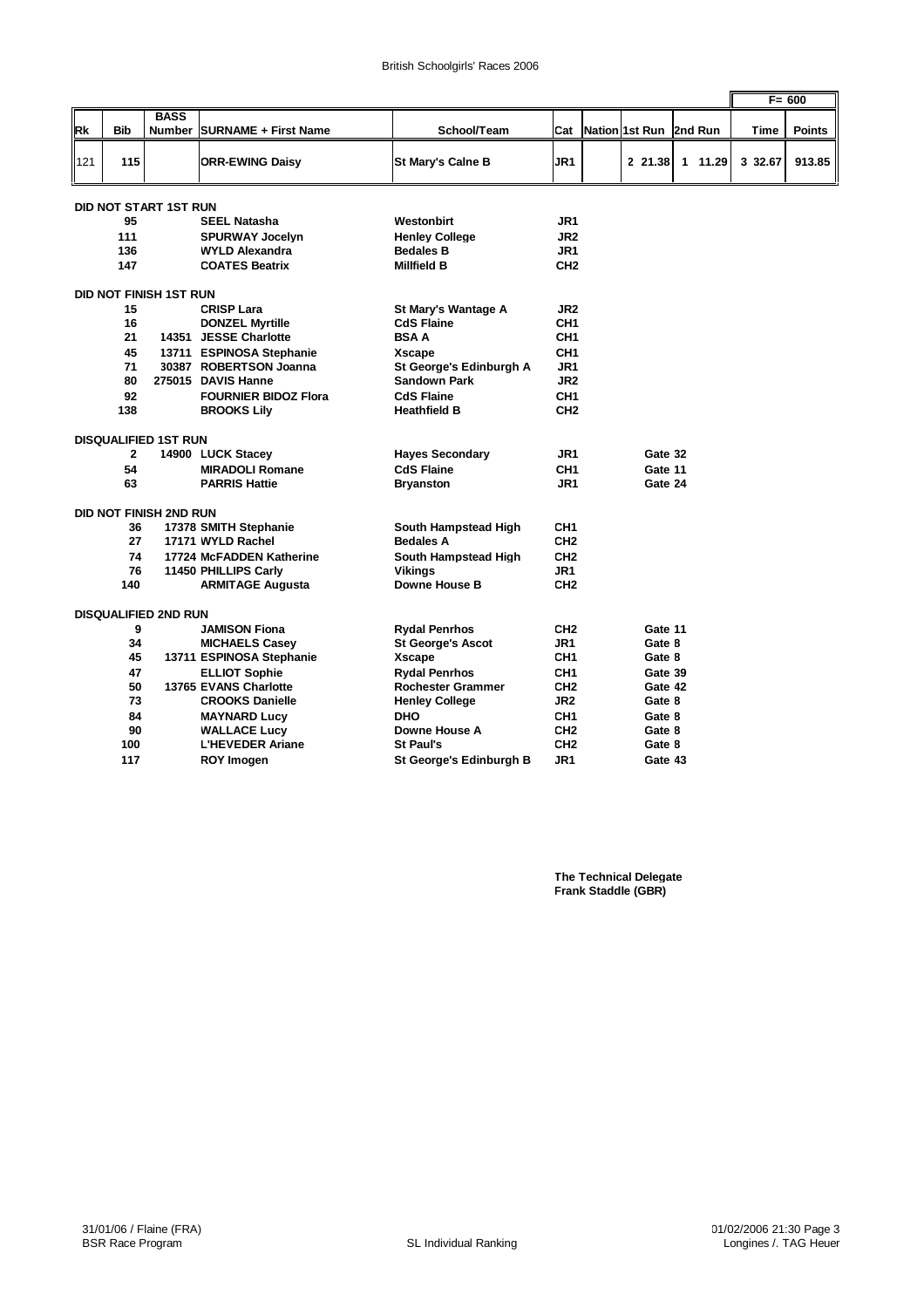

### **Slalom Girls - Team Competition Official Results**

r.

|                |                | ৺           |                               |                            |                 |            |                |              | $F = 600$            |             |
|----------------|----------------|-------------|-------------------------------|----------------------------|-----------------|------------|----------------|--------------|----------------------|-------------|
| <b>PL</b>      | <b>ST</b>      | <b>BASS</b> | <b>COMPETITOR</b>             | School/Team                | Cat             | <b>Nat</b> |                | <b>TOTAL</b> | <b>RACE</b>          | <b>TEAM</b> |
|                | Nr             | Nr          | <b>SURNAME + Name</b>         |                            |                 |            |                | <b>TIME</b>  | <b>POINTS POINTS</b> |             |
|                |                |             |                               |                            |                 |            |                |              |                      |             |
|                |                |             |                               |                            |                 |            |                |              |                      |             |
| 1              | 4              | 11706       | <b>BRAY Helena</b>            | <b>Sandown Park</b>        | JR <sub>2</sub> |            | 1              | 29.75        | 38.87                | 100.87      |
|                | 42             | 12855       | <b>EMERTON Alexandra</b>      | <b>Sandown Park</b>        | JR1             |            | 1              | 33.00        | 62.00                |             |
|                | 80             | 275015      | <b>DAVIS Hanne</b>            | <b>Sandown Park</b>        | JR <sub>2</sub> |            |                |              | <b>DISQ</b>          |             |
| $\overline{2}$ | 31             | 11126       | <b>RYDING Joanna</b>          | Kandahar                   | JR2             |            | 1              | 24.29        | 0.00                 | 135.10      |
|                | 69             | 4944        | <b>HATCHER Kirsty</b>         | Kandahar                   | CH <sub>2</sub> |            | 1              | 43.27        | 135.10               |             |
|                | 107            |             | <b>BARBER Kathryn</b>         | Kandahar                   | JR1             |            | 1              | 56.37        | 228.35               |             |
| 3              | 22             | 12357       | <b>SIMONDS Franki</b>         | <b>Lady Eleanor Holles</b> | JR1             |            | 1              | 26.22        | 13.74                | 140.80      |
|                | 98             | 13027       |                               | <b>Lady Eleanor Holles</b> | CH <sub>2</sub> |            | 1              | 42.14        | 127.06               |             |
|                | 60             |             | <b>DIXON Kirsty</b>           |                            | JR1             |            |                | 43.41        |                      |             |
|                |                | 13123       | <b>PARMENTER Lois</b>         | <b>Lady Eleanor Holles</b> |                 |            | 1              |              | 136.10               |             |
| 4              | 43             | 14383       | <b>PARKER Hannah</b>          | <b>Sheffield High</b>      | JR1             |            | 1              | 37.03        | 90.69                | 188.35      |
|                | 5              | 41070       | <b>THELWELL Alice</b>         | <b>Sheffield High</b>      | JR2             |            | 1              | 38.01        | 97.66                |             |
|                | 81             | 14381       | <b>PARKER Heidi</b>           | <b>Sheffield High</b>      | CH <sub>2</sub> |            | 1              | 51.95        | 196.89               |             |
| 5              | 37             |             | <b>STEVENSON Liz</b>          | <b>Aiglon A</b>            | JR1             |            | 1              | 34.12        | 69.97                | 264.94      |
|                | 75             |             | <b>LARSEN Katja</b>           | <b>Aiglon A</b>            | JR <sub>2</sub> |            | 1              | 51.68        | 194.97               |             |
|                | 113            |             | <b>PARKER Grace</b>           | <b>Aiglon A</b>            | JR1             |            | 1              | 52.62        | 201.66               |             |
| 6              | 13             | 13134       | <b>OKELL Abi</b>              | Queen's Chester            | JR1             |            | 1              | 41.56        | 122.93               | 268.71      |
|                |                |             |                               |                            |                 |            |                |              |                      |             |
|                | 51             | 13002       | <b>CAMPBELL-WOODWARD Lucy</b> | Queen's Chester            | JR <sub>2</sub> |            | 1              | 44.77        | 145.78               |             |
|                | 89             |             | <b>LOMAX Imogen</b>           | <b>Queen's Chester</b>     | CH <sub>2</sub> |            | 1              | 55.61        | 222.94               |             |
| $\overline{7}$ | 106            | 13814       | <b>GREENHALGH Eloise</b>      | <b>Surbiton High A</b>     | CH <sub>1</sub> |            | 1              | 46.75        | 159.88               | 334.21      |
|                | 30             | 12570       | <b>ALLDRIDGE Amanda</b>       | <b>Surbiton High A</b>     | CH <sub>2</sub> |            | 1              | 48.78        | 174.33               |             |
|                | 68             | 13137       | <b>MURPHY Alice</b>           | <b>Surbiton High A</b>     | JR1             |            | 1              | 53.83        | 210.27               |             |
| 8              | 12             | 13766       | <b>EVANS Emily</b>            | <b>Rochester Grammer</b>   | CH <sub>1</sub> |            | 1              | 38.09        | 98.23                | 335.70      |
|                | 88             | 14713       | <b>ASKEW Alexandra</b>        | <b>Rochester Grammer</b>   | CH <sub>2</sub> |            | 1              | 57.65        | 237.47               |             |
|                | 50             | 13765       | <b>EVANS Charlotte</b>        | <b>Rochester Grammer</b>   | CH <sub>2</sub> |            |                |              | <b>DISQ</b>          |             |
|                |                |             |                               |                            |                 |            |                |              |                      |             |
| 9              | 20             |             | <b>TUDOR-JONES Georgina</b>   | <b>Snowsports</b>          | JR1             |            | 1              | 48.61        | 173.12               | 350.58      |
|                | 96             | 13840       | <b>HUGHES Rachel</b>          | <b>Snowsports</b>          | CH <sub>2</sub> |            | 1              | 49.22        | 177.46               |             |
|                | 58             |             | <b>CLAUSON Alexandra</b>      | <b>Snowsports</b>          | CH <sub>2</sub> |            | $\mathbf 2$    | 35.79        | 508.96               |             |
| 10             | 7              | 13655       | <b>FRASER HAFTER Sophie</b>   | <b>Xscape</b>              | JR1             |            | 1              | 44.82        | 146.14               | 361.97      |
|                | 83             | 14872       | <b>BULLEN Michelle</b>        | <b>Xscape</b>              | JR1             |            | 1              | 54.61        | 215.83               |             |
|                | 45             | 13711       | <b>ESPINOSA Stephanie</b>     | <b>Xscape</b>              | CH <sub>1</sub> |            |                |              | <b>DISQ</b>          |             |
| 11             | 33             | 30452       | <b>RENNIE Amanda</b>          | St George's Edinburgh A    | CH <sub>2</sub> |            | 1              | 29.44        | 36.66                | 362.53      |
|                | 109            |             | <b>VEVERS Alexandra</b>       | St George's Edinburgh A    | CH <sub>2</sub> |            | $\overline{2}$ | 10.07        | 325.87               |             |
|                |                |             |                               |                            |                 |            |                |              |                      |             |
|                | 71             | 30387       | <b>ROBERTSON Joanna</b>       | St George's Edinburgh A    | JR1             |            |                |              | <b>DISQ</b>          |             |
| 12             | 59             | 30517       | <b>MORAN Alexandria</b>       | <b>BSAA</b>                | CH <sub>2</sub> |            | 1              | 40.43        | 114.89               | 390.65      |
|                | 97             |             | <b>HARTLEY Ella</b>           | <b>BSAA</b>                | CH <sub>1</sub> |            | $\mathbf 2$    | 03.03        | 275.76               |             |
|                | 21             | 14351       | <b>JESSE Charlotte</b>        | <b>BSAA</b>                | CH <sub>1</sub> |            |                |              | <b>DISQ</b>          |             |
| 13             | 8              | 17396       | <b>DUPRAZ Isabelle</b>        | <b>DHO</b>                 | CH <sub>2</sub> |            | 1              | 49.81        | 181.66               | 397.13      |
|                | 46             | 17399       | <b>DUPRAZ Caroline</b>        | <b>DHO</b>                 | CH <sub>2</sub> |            | 1              | 54.56        | 215.47               |             |
|                | 84             |             | <b>MAYNARD Lucy</b>           | <b>DHO</b>                 | CH <sub>1</sub> |            |                |              | <b>DISQ</b>          |             |
| 14             | 118            | 14942       | <b>FREEZE Danielle</b>        | <b>BSAB</b>                | JR1             |            | 1              | 45.55        | 151.33               | 398.26      |
|                |                |             |                               |                            |                 |            |                |              |                      |             |
|                | 130            | 30664       | <b>ANGUS Kate</b>             | <b>BSAB</b>                | CH <sub>1</sub> |            | 1              | 58.98        | 246.93               |             |
|                | 142            | 17686       | <b>BUCHANAN Alexandra</b>     | <b>BSAB</b>                | CH <sub>1</sub> |            | $\mathbf{2}$   | 15.76        | 366.38               |             |
| 15             | 125            |             | <b>HAWRYLYSHYN Xenia</b>      | Aiglon B                   | JR1             |            | 1              | 49.74        | 181.16               | 400.83      |
|                | 137            |             | <b>DUBOIS Alex</b>            | <b>Aiglon B</b>            | JR2             |            | 1              | 55.15        | 219.67               |             |
|                | 149            |             | <b>PFLUGER Talya</b>          | Aiglon B                   | JR <sub>2</sub> |            | 2              | 02.55        | 272.35               |             |
| 16             | 122            | 14582       | <b>SASSOON Sasha</b>          | <b>Wycombe Abbey B</b>     | JR1             |            | 1              | 39.18        | 105.99               | 401.40      |
|                | 134            |             | <b>SALTER Katherine</b>       | <b>Wycombe Abbey B</b>     | JR1             |            | $\mathbf 2$    | 05.79        | 295.41               |             |
|                |                |             |                               |                            |                 |            |                |              |                      |             |
|                | 146            |             | <b>FLORMAN Katia</b>          | <b>Wycombe Abbey B</b>     | JR1             |            | $\mathbf 2$    | 10.43        | 328.44               |             |
| 17             | 61             |             | <b>ZAFIRIOU Livia</b>         | <b>Wycombe Abbey A</b>     | JR2             |            | 1              | 51.37        | 192.76               | 410.01      |
|                | 99             |             | INGLIS Eliza                  | <b>Wycombe Abbey A</b>     | JR1             |            | 1              | 54.81        | 217.25               |             |
|                | 23             |             | <b>HIGTON Celine</b>          | <b>Wycombe Abbey A</b>     | JR2             |            | 1              | 59.60        | 251.35               |             |
| 18             | 39             |             | <b>HALLEWELL Rachel</b>       | <b>Sherborne</b>           | JR2             |            | 1              | 52.73        | 202.44               | 419.83      |
|                | 1              |             | <b>CAIRNS India</b>           | Sherborne                  | JR1             |            | 1              | 54.83        | 217.39               |             |
|                | 77             |             | <b>PALMER Emily</b>           | <b>Sherborne</b>           | CH <sub>2</sub> |            | $\mathbf 2$    | 05.80        | 295.48               |             |
|                |                |             |                               |                            |                 |            | 1              |              |                      |             |
| 19             | 10             |             | <b>HASKINS Jade</b>           | <b>Millfield A</b>         | JR1             |            |                | 54.07        | 211.98               | 468.17      |
|                | 86             |             | <b>JACKSON Francesca</b>      | Millfield A                | JR1             |            | $\mathbf{2}$   | 00.28        | 256.19               |             |
|                | 48             |             | <b>RIGBY Isabella</b>         | <b>Millfield A</b>         | JR1             |            | $\mathbf 2$    | 11.26        | 334.35               |             |
| 20             | 40             | 14901       | <b>LUCK Georgia</b>           | <b>Hayes Secondary</b>     | CH <sub>2</sub> |            | 1              | 49.25        | 177.67               | 476.42      |
|                | 78             | 17431       | LLEWELLYN Joanna              | <b>Hayes Secondary</b>     | CH <sub>2</sub> |            | $\mathbf{2}$   | 06.26        | 298.75               |             |
|                | 2 <sub>1</sub> |             | 14900   LUCK Stacey           | <b>Hayes Secondary</b>     | JR1             |            |                |              | <b>DISQ</b>          |             |
|                |                |             |                               |                            |                 |            |                |              |                      |             |

01/02/2006 22:04 Page 1 Longines / TAG Heuer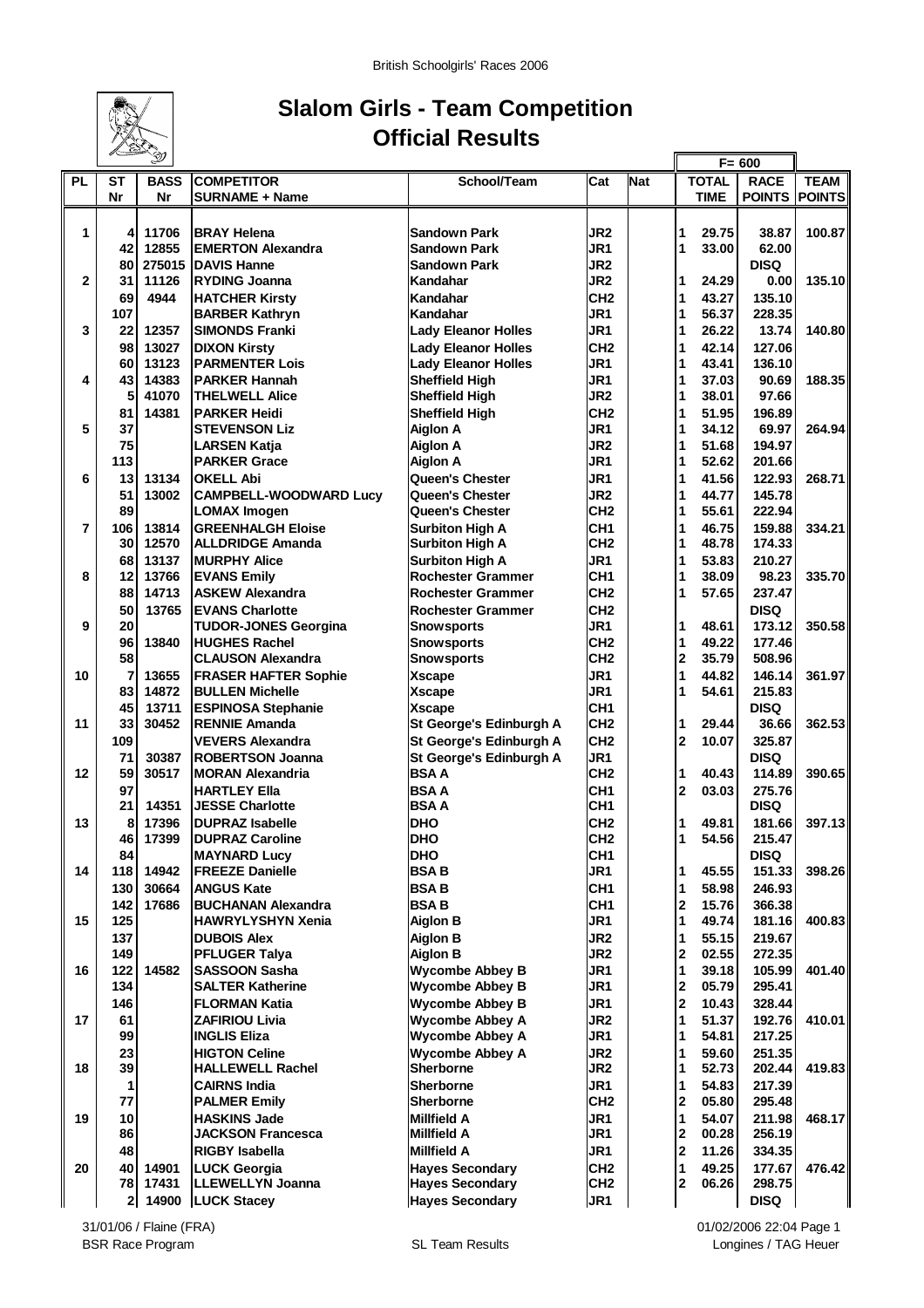| <b>PL</b> | <b>ST</b>  | <b>BASS</b> | <b>COMPETITOR</b>                             | School/Team                          | Cat                                | <b>Nat</b> |                                         | <b>TOTAL</b>   | <b>RACE</b>           | <b>TEAM</b> |
|-----------|------------|-------------|-----------------------------------------------|--------------------------------------|------------------------------------|------------|-----------------------------------------|----------------|-----------------------|-------------|
|           | Nr         | <b>Nr</b>   | <b>SURNAME + Name</b>                         |                                      |                                    |            |                                         | TIME           | <b>POINTS POINTS</b>  |             |
|           |            |             |                                               |                                      |                                    |            |                                         |                |                       |             |
| 21        | 52         | 17276       | <b>VAN DE WEIL Piera</b>                      | Downe House A                        | CH <sub>1</sub>                    |            | 1                                       | 56.66          | 230.42                | 482.76      |
|           | 14         |             | <b>JOHNSTON Georgina</b>                      | Downe House A                        | JR1                                |            | 1                                       | 59.74          | 252.34                |             |
|           | 90         |             | <b>WALLACE Lucy</b>                           | Downe House A                        | CH <sub>2</sub>                    |            |                                         |                | <b>DISQ</b>           |             |
| 22        | 38<br>114  | 13454       | <b>PALFREY Elizabeth</b>                      | <b>Vikings</b>                       | CH <sub>2</sub><br>CH <sub>1</sub> |            | 1<br>$\overline{2}$                     | 33.61<br>25.97 | 66.34                 | 505.40      |
|           | 76         | 11450       | <b>TAYLOR Jasmin</b><br><b>PHILLIPS Carly</b> | <b>Vikings</b><br><b>Vikings</b>     | JR1                                |            |                                         |                | 439.06<br><b>DISQ</b> |             |
| 23        | 32         | 13530       | <b>CAMPBELL-WOODWARD Steph</b>                | <b>Abbey Gate College</b>            | JR1                                |            | 1                                       | 55.78          | 224.15                | 537.21      |
|           | 108        |             | <b>GARDNER STOCKLEY Georgina</b>              | <b>Abbey Gate College</b>            | CH <sub>1</sub>                    |            | $\mathbf{2}$                            | 08.27          | 313.06                |             |
|           | 70         |             | <b>NARICI Sarah</b>                           | <b>Abbey Gate College</b>            | JR1                                |            | $\overline{2}$                          | 31.02          | 475.00                |             |
| 24        | 105        |             | <b>KENT Clementine</b>                        | St Mary's Calne A                    | CH <sub>2</sub>                    |            | $\mathbf{2}$                            | 01.07          | 261.81                | 541.42      |
|           | 29         |             | <b>THOMPSON Hannah</b>                        | St Mary's Calne A                    | CH <sub>2</sub>                    |            | $\overline{\mathbf{2}}$                 | 03.57          | 279.61                |             |
|           | 67         |             | <b>KENT Sophie</b>                            | St Mary's Calne A                    | JR1                                |            | $\mathbf{2}$                            | 29.98          | 467.60                |             |
| 25        | 17         |             | <b>THOMSON Annabelle</b>                      | <b>St Mary's Ascot</b>               | JR1                                |            | 1                                       | 59.32          | 249.35                | 575.44      |
|           | 93         |             | <b>AGNEW Clarissa</b>                         | <b>St Mary's Ascot</b>               | CH <sub>2</sub>                    |            | $\mathbf 2$                             | 10.10          | 326.09                |             |
|           | 55         |             | <b>HADSLEY-CHAPLIN Ella</b>                   | <b>St Mary's Ascot</b>               | JR1                                |            | $\overline{2}$                          | 15.96          | 367.80                |             |
| 26        | 3          |             | <b>CARMICHAEL Zoe</b>                         | Cheltenham A                         | JR1                                |            | 1                                       | 57.66          | 237.54                | 575.87      |
|           | 41         |             | <b>GILLON-LIVESEY Alexandra</b>               | Cheltenham A                         | JR1                                |            | $\mathbf 2$                             | 11.82          | 338.33                |             |
|           | 79         |             | <b>TAYLOR Ophelia</b>                         | Cheltenham A                         | CH <sub>1</sub>                    |            | $\overline{2}$                          | 23.36          | 420.48                |             |
| 27        | 11         |             | <b>BREITMEYER Sophie</b>                      | <b>Heathfield A</b>                  | JR <sub>2</sub>                    |            | $\overline{2}$                          | 02.77          | 273.91                | 576.29      |
|           | 49         |             | <b>BROOKS Florence</b>                        | <b>Heathfield A</b>                  | JR1                                |            | $\overline{\mathbf{2}}$                 | 06.77          | 302.38                |             |
|           | 87         |             | <b>KREFTING Natasha</b>                       | <b>Heathfield A</b>                  | CH <sub>2</sub>                    |            | $\mathbf{2}$                            | 07.92          | 310.57                |             |
| 28        | 65         |             | <b>WYLD Lotty</b>                             | <b>Bedales A</b>                     | JR <sub>2</sub>                    |            | 1                                       | 57.36          | 235.40                | 587.11      |
|           | 103        | 30658       | <b>REEKIE Florence</b>                        | <b>Bedales A</b>                     | CH <sub>2</sub>                    |            | $\overline{2}$                          | 13.70          | 351.71                |             |
| 29        | 27<br>62   | 17171       | <b>WYLD Rachel</b>                            | <b>Bedales A</b><br><b>St Paul's</b> | CH <sub>2</sub><br>CH <sub>2</sub> |            |                                         | 04.20          | <b>DISQ</b><br>284.09 | 602.63      |
|           | 24         |             | TURNER Julia<br><b>KALDERON Rebecca</b>       | <b>St Paul's</b>                     | CH <sub>2</sub>                    |            | $\mathbf{2}$<br>$\overline{2}$          | 09.04          | 318.54                |             |
|           | 100        |             | <b>L'HEVEDER Ariane</b>                       | <b>St Paul's</b>                     | CH <sub>2</sub>                    |            |                                         |                | <b>DISQ</b>           |             |
| 30        | 53         |             | <b>CRISP Chloe</b>                            | St Mary's Wantage A                  | JR1                                |            | $\overline{2}$                          | 04.75          | 288.01                | 621.29      |
|           | 91         |             | <b>WELLER Emily</b>                           | St Mary's Wantage A                  | JR1                                |            | $\mathbf{2}$                            | 11.11          | 333.28                |             |
|           | 15         |             | <b>CRISP Lara</b>                             | St Mary's Wantage A                  | JR <sub>2</sub>                    |            |                                         |                | <b>DISQ</b>           |             |
| 31        | 25         |             | <b>HARTLEY Tamsin</b>                         | <b>Bryanston</b>                     | JR1                                |            | 1                                       | 56.89          | 232.06                | 627.77      |
|           | 101        |             | <b>SKINNER Kate</b>                           | <b>Bryanston</b>                     | JR1                                |            | $\overline{2}$                          | 19.88          | 395.71                |             |
|           | 63         |             | <b>PARRIS Hattie</b>                          | <b>Bryanston</b>                     | JR <sub>1</sub>                    |            |                                         |                | <b>DISQ</b>           |             |
| 32        | 126        |             | <b>BREITMEYER Georgina</b>                    | <b>Heathfield B</b>                  | JR1                                |            | $\mathbf{2}$                            | 07.91          | 310.50                | 632.96      |
|           | 150        |             | <b>MACNAMARA Katherine</b>                    | <b>Heathfield B</b>                  | JR1                                |            | $\overline{2}$                          | 09.59          | 322.46                |             |
|           | 138        |             | <b>BROOKS Lily</b>                            | <b>Heathfield B</b>                  | CH <sub>2</sub>                    |            |                                         |                | <b>DISQ</b>           |             |
| 33        | 143        | 17413       | <b>POCOCK Emily</b>                           | <b>Surbiton High B</b>               | CH <sub>2</sub>                    |            | $\mathbf{2}$                            | 05.12          | 290.64                | 671.61      |
|           | 131        | 17286       | <b>WILLIS Katie</b>                           | <b>Surbiton High B</b>               | CH <sub>1</sub>                    |            | $\mathbf{2}$                            | 17.81          | 380.97                |             |
|           | 119        | 13775       | <b>MURPHY Emily</b>                           | <b>Surbiton High B</b>               | CH <sub>1</sub>                    |            | $\mathbf 2$                             | 22.29          | 412.86                |             |
| 34        | 144        |             | <b>NAPIER Phoebe</b>                          | St Mary's Wantage B                  | CH <sub>2</sub>                    |            | $\overline{\mathbf{2}}$                 | 09.53          | 322.03                | 673.46      |
|           | 132        |             | <b>BOWRING Charlotte</b>                      | <b>St Mary's Wantage B</b>           | CH <sub>2</sub>                    |            | $\overline{\mathbf{2}}$                 | 13.66          | 351.43                |             |
|           | 120        |             | <b>PAYNE Emma</b>                             | <b>St Mary's Wantage B</b>           | JR1                                |            | $\mathbf{2}$                            | 25.62          | 436.56                |             |
| 35        | 6<br>44    |             | <b>PEREIRE Aude</b><br><b>LINTOTT Lucinda</b> | Woldingham                           | JR1<br>CH <sub>2</sub>             |            | $\mathbf{2}$<br>$\overline{\mathbf{2}}$ | 07.12<br>19.01 | 304.88<br>389.51      | 694.39      |
|           | 82         |             | <b>MORTON Lauren</b>                          | Woldingham<br>Woldingham             | CH <sub>2</sub>                    |            | $\overline{\mathbf{2}}$                 | 42.26          | 555.01                |             |
| 36        | 26         |             | <b>HOGG Domini</b>                            | <b>St Swithun's</b>                  | JR1                                |            | $\overline{\mathbf{2}}$                 | 00.02          | 254.34                | 702.08      |
|           | 64         |             | <b>COOPER Megan</b>                           | <b>St Swithun's</b>                  | JR1                                |            | $\overline{\mathbf{2}}$                 | 27.19          | 447.74                |             |
|           | 102        |             | <b>NORRIS Charlie</b>                         | <b>St Swithun's</b>                  | JR <sub>2</sub>                    |            | $\overline{\mathbf{2}}$                 | 43.20          | 561.70                |             |
| 37        | 28         |             | <b>BELL Hollie</b>                            | <b>King's Hall</b>                   | CH <sub>1</sub>                    |            | $\overline{\mathbf{2}}$                 | 16.34          | 370.51                | 741.73      |
|           | 104        |             | <b>BELL Milla</b>                             | King's Hall                          | CH <sub>1</sub>                    |            | $\overline{\mathbf{2}}$                 | 16.44          | 371.22                |             |
|           | 66         |             | <b>NASH Virginia</b>                          | <b>King's Hall</b>                   | CH <sub>2</sub>                    |            | $\overline{\mathbf{2}}$                 | 33.83          | 495.01                |             |
| 38        | 19         |             | <b>CASEY Emma</b>                             | Westonbirt                           | JR <sub>2</sub>                    |            | $\overline{\mathbf{2}}$                 | 07.60          | 308.29                | 755.53      |
|           | 57         |             | <b>EVANS Kim</b>                              | Westonbirt                           | JR1                                |            | $\mathbf{2}$                            | 27.12          | 447.24                |             |
|           | 95         |             | <b>SEEL Natasha</b>                           | Westonbirt                           | JR1                                |            |                                         |                | <b>DISQ</b>           |             |
| 39        | 18         |             | <b>ROBERTS Nathalie</b>                       | <b>Wellington College</b>            | JR <sub>2</sub>                    |            | $\overline{\mathbf{2}}$                 | 18.12          | 383.18                | 787.21      |
|           | 94         |             | <b>LEESON Verity</b>                          | <b>Wellington College</b>            | JR1                                |            | $\overline{\mathbf{2}}$                 | 21.05          | 404.03                |             |
|           | 56         |             | <b>PROWSE Fenella</b>                         | <b>Wellington College</b>            | JR <sub>2</sub>                    |            | $\overline{\mathbf{2}}$                 | 22.22          | 412.36                |             |
| 40        | 124        |             | <b>ROUND Marissa</b>                          | <b>Bedales B</b>                     | JR <sub>2</sub>                    |            | $\mathbf 2$                             | 08.55          | 315.06                | 794.62      |
|           | 148        |             | <b>WETHERILL Daisy</b>                        | <b>Bedales B</b>                     | CH <sub>2</sub>                    |            | $\mathbf{2}$                            | 31.66          | 479.56                |             |
|           | 136        |             | <b>WYLD Alexandra</b>                         | <b>Bedales B</b>                     | JR1                                |            |                                         |                | <b>DISQ</b>           |             |
| 41        | 116<br>128 |             | <b>MOSS Susannah</b><br><b>BUTCHER Sian</b>   | Downe House B<br>Downe House B       | JR <sub>1</sub><br>JR1             |            | $\overline{\mathbf{2}}$<br>$\mathbf{2}$ | 15.43<br>32.11 | 364.03<br>482.76      | 846.79      |
|           | 140        |             | <b>ARMITAGE Augusta</b>                       | Downe House B                        | CH <sub>2</sub>                    |            |                                         |                | <b>DISQ</b>           |             |
| 42        | 145        |             | <b>BENNETT Alexandra</b>                      | <b>Cheltenham B</b>                  | JR <sub>2</sub>                    |            | $\overline{\mathbf{2}}$                 | 24.45          | 428.24                | 869.57      |
|           | 133        |             | <b>WALKER Rebecca</b>                         | <b>Cheltenham B</b>                  | CH <sub>2</sub>                    |            | $\overline{2}$                          | 26.29          | 441.33                |             |
|           |            |             |                                               |                                      |                                    |            |                                         |                |                       |             |

01/02/2006 22:04 Page 2 Longines / TAG Heuer